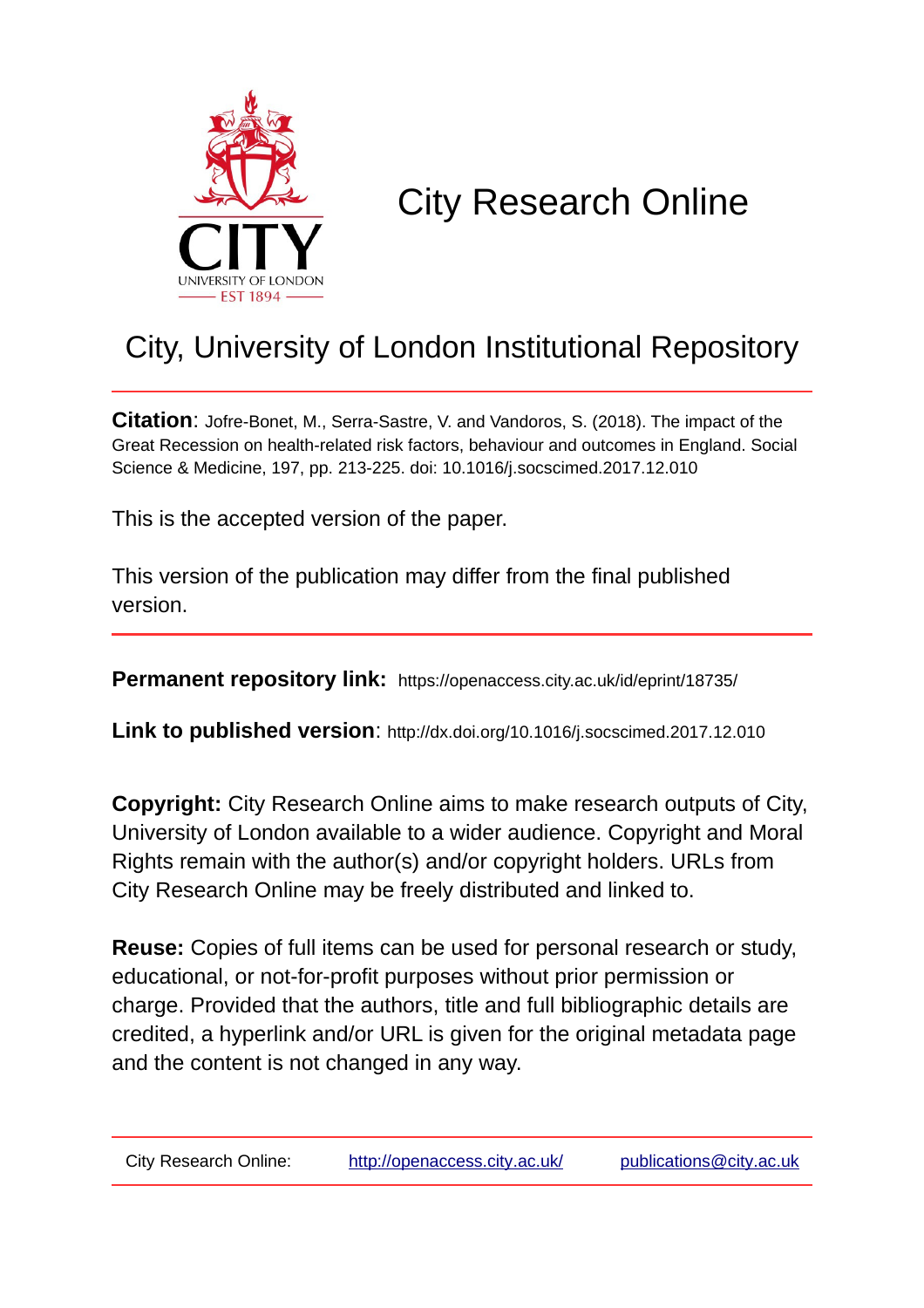# **The Impact of the Great Recession on Health-Related Risk Factors, Behaviour and Outcomes in England**

Mireia Jofre-Bonet<sup>a,c</sup>, Victoria Serra-Sastre<sup>a,c\*</sup>, Sotiris Vandoros<sup>b</sup> *aDepartment of Economics; City, University of London bKing's College London c Department of Health Policy, LSE*

# **Abstract**

This paper examines the impact that the Great Recession had on individuals' health behaviours and risk factors such as diet choices, smoking, alcohol consumption, and Body Mass Index, as well as on intermediate health outcomesin England. We exploit data on about 9,000 householdsfrom the Health Survey for England for the period 2001-2013 and capture the change in macroeconomic conditions using regional unemployment rates and an indicator variable for the onset of the recession. Our findings indicate that the recession is associated with a decrease in the number of cigarettes smoked - which translated into a moderation in smoking intensity - and a reduction in alcohol intake. The recession indicator itself is associated with a decrease in fruit intake, a shift of the BMI distribution towards obesity, an increase in medicines consumption, and the likelihood of suffering from diabetes and mental health problems. These associations are often stronger for the less educated and for women. When they exist, the associations with the unemployment rate (UR) are nevertheless similar before and after 2008. Our results suggest that some of the health risks and intermediate health outcomes changes may be due to mechanisms not captured by worsened URs. We hypothesize that the uncertainty and the negative expectations generated by the recession may have influenced individual health outcomes and behaviours beyond the adjustments induced by the worsened macroeconomic conditions. The net effect translated into the erosion of the propensity to undertake several health risky behaviours but an exacerbation of some morbidity indicators. Overall, we find that the recession led to a moderation in risky behaviours but also to worsening of some risk factors and health outcomes.

*Keywords:* England, Great Recession, health behaviour, risky health behaviour, morbidity, unemployment, Health Survey for England

\*Corresponding author: [v.serra-sastre@city.ac.uk.](mailto:v.serra-sastre@city.ac.uk) Department of Economics; City, University of London, Northampton Square, EC1V 0HB, London.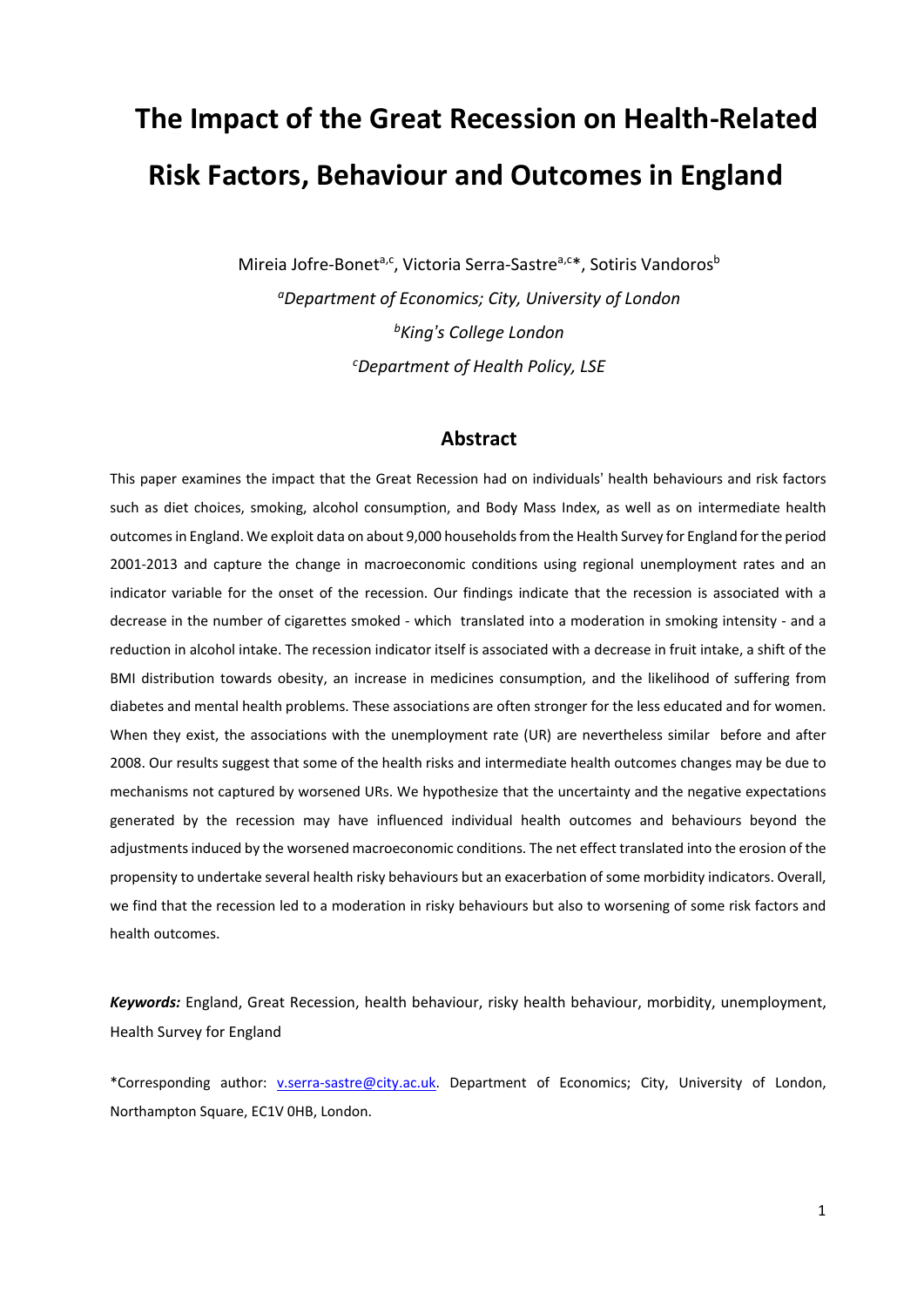### **1 Introduction**

The virulence of the Great Recession has triggered interest on its social spill-overs, in particular its impact on population's health and wellbeing. Indeed, while the direct effect of the crisis in terms of worsened macroeconomic indicators is obvious, there are negative externalities in terms of population welfare that demand quantifying. The relationship between macroeconomic conditions and health outcomes has been studied in the literature (Ruhm, 2000; Ruhm, 2003, 2005; Neumayer, 2004; Gerdhtham and Ruhm, 2006) but a clear understanding of this relationship is yet to be established. Evidence is often limited to few countries and, most recently, it has largely focused on EU-bailout countries and their conclusions seem to depend on the methodological approach and the type of health outcomes considered.

This paper contributes to the growing body of literature on the impact of economic recessions on health risks and outcomes by focussing on the specific case of the Great Recession in England. The UK is the second largest economy in the EU, one of the largest financial hubs in the world, and was therefore one of the countries hit the hardest by the Great Recession. The UK shrunk by 4.3% in 2009 alone (*Eurostat,* 2017) and the government had to bail out and nationalise large domestic banks (National Audit Office, 2017), leading to increased government debt and deficit. While we would expect the impact of the Great Recession in England to be paradigmatic, the effects of the crisis in this country have received less attention than others. Besides filling this gap, this paper also contributes to the literature by, first, examining individual level data (rather than country or regional aggregated data) in England. Second, we include not only risks factors and behaviours such as smoking, drinking or BMI (more commonly examined in the literature), but also examine health outcomes and dietary choices such as consumption of fruit and vegetables. Our approach is original insofar we use intermediate health behaviours and morbidity instead of mortality. Our assumption is that health behaviours, as intermediate factors in the health production function, provide a wider picture of the impact of the recession, as changes in health behaviours may precede changes in mortality rates. Third, we capture adverse macroeconomic conditions by exploiting not only the regional Unemployment Rate (*UR)*, but also a *post-2008* indicator variable that reflects the impacts of the recession that trascend worsened *UR*s. Fourth, our specifications account for the potential endogeneity of income. The relationship between income and health has long been established with individuals in higher income levels being in better health. The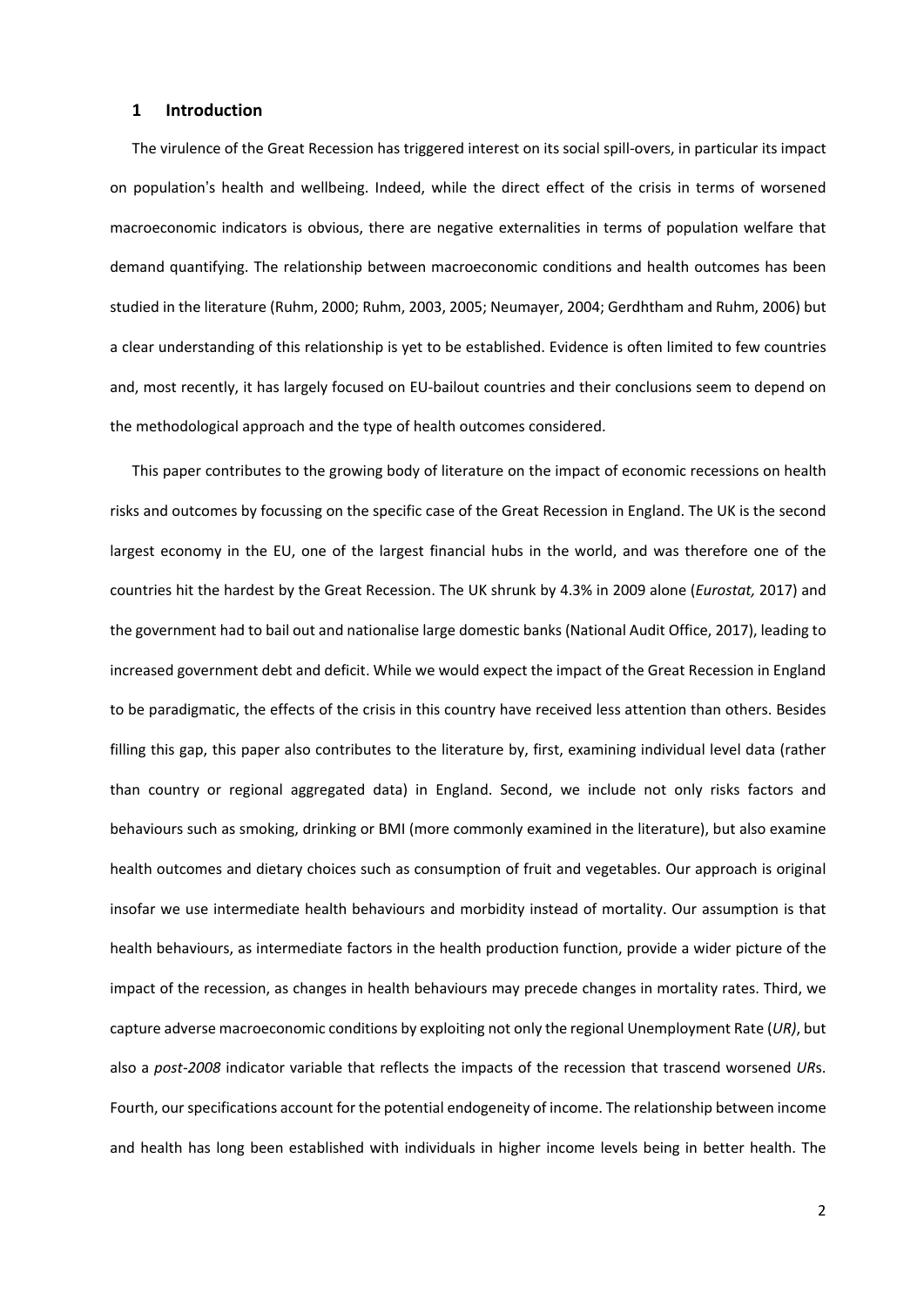problem of reverse causality between health measures and income in this context has not been considered when using individual level data and our estimates account for this using an instrumental variables approach.

We use the Health Survey for England (HSE), a repeated cross sectional dataset, for the period 2001-2013. Our results indicate that changes in regional URs are associated with a *decrease* in cigarette consumption, explained by a shift from heavy to moderate smoking and a *decrease* in drinking. Higher URs are associated with a decrease in the probability of mental problems. Effects on all other measures are captured by the *post-2008* indicator variable instead: the aftershock of the Great Recession translates into a *decrease* in fruit intake; an *increase* in BMI and the likelihood of being obese; *increased* demand for medicines and in the likelihood of suffering from diabetes and mental health problems. All these associations are often stronger for those less educated and vary by gender.

The paper is structured as follows. Section 2 summarises the existing literature relating to health outcomes and economic downturns. Section 3 presents the HSE data on health risks, health intermediate outcomes, and socio-economic controls and describes the variables used to capture macroeconomic conditions. Section 4 lays out the empirical strategy and Section 5 presents the results of the benchmark case and its extensions. Section 6 provides a discussion and section 7 concludes.

#### **2 Background**

The link between economic recessions and health has been documented by Ruhm in a number of studies that use data pre-dating the 2008 recession mostly with regional UR as a measure of worsened economic conditions. It has been shown that risk factors such as smoking increase during economic expansions while there is a reduction in physical activity and a boost in less healthy diets (Ruhm, 2000; 2005). Overall, physical health often deteriorates during economic upturns as shown by increased mortality (Ruhm, 2000; Neumayer, 2004). There appears to be some consensus that worsened economic conditions also lead to poorer mental health (Ruhm, 2003; Charles and DeCicca, 2008) but the effect on suicides has been mixed, with some evidence that mortality is counter-cyclical (Ruhm, 2000; Lopez-Bernal et al., 2013; Reeves et al 2014; Reeves et al., 2012; Barr et al 2012), but another study showing that suicides are pro-cyclical (Neumayer, 2004).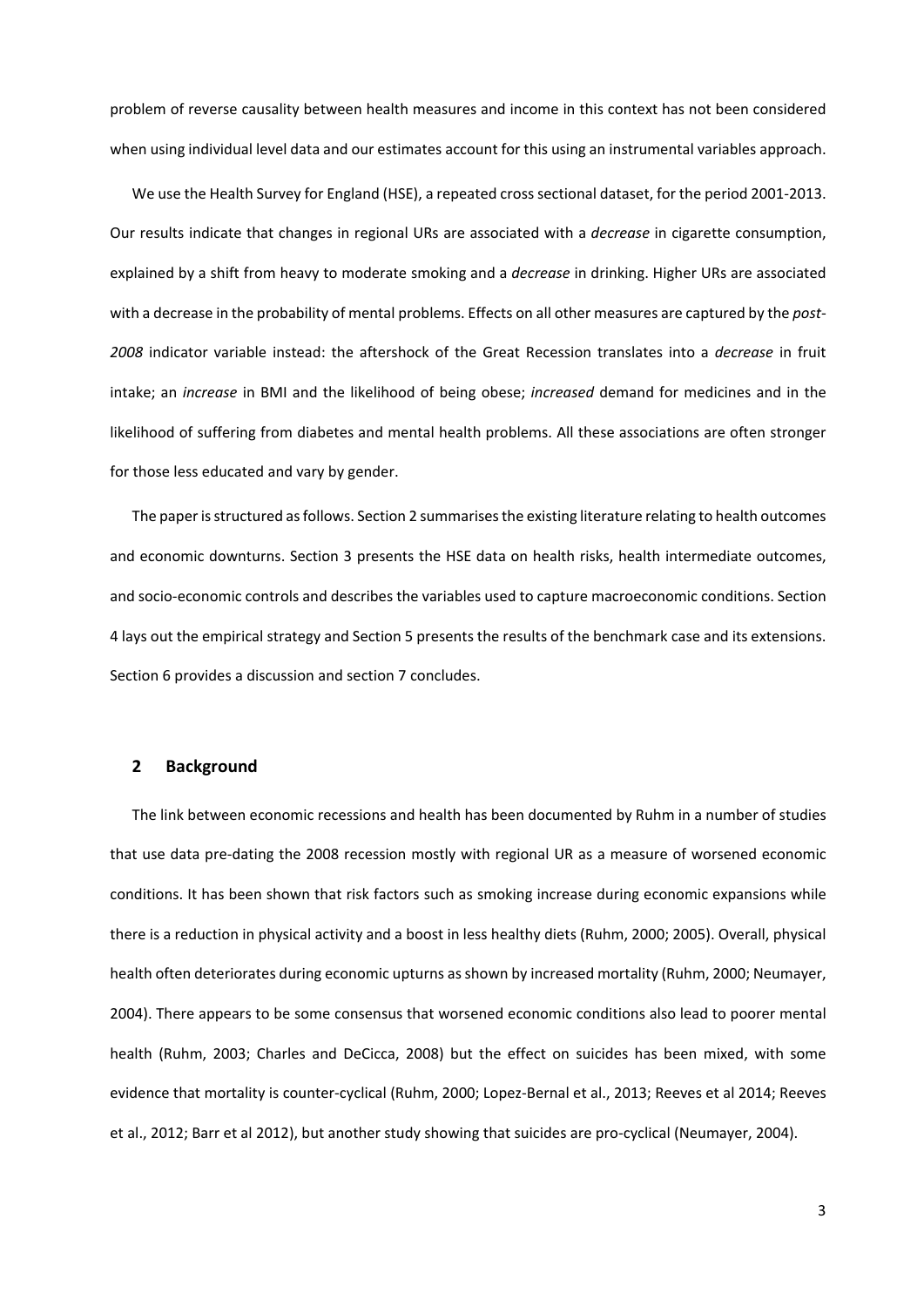In general, changes in mortality appear to be partly attributed to changes in behaviour. Tight economic conditions typically are associated with a shift towards more moderate drinking habits possibly because of an income effect (Ruhm and Black, 2002; Ettner, 1997; Xu, 2013; Charles and DeCicca, 2008). Evidence on the association between economic recessions and weight is mixed. Ruhm (2005) and Jonsdottir and Asgeirsdottir (2014) find it is reduced when the economy worsens whereas Charles and DeCicca (2008) conclude that obesity increases.

Such health effects are not necessarily the same for the entire population and often appear to be dependent on age, gender, ethnicity and education. Typically, for young adults and those in working age, downturns in the business cycle translate into reduced mortality and higher healthcare use (Ruhm, 2000; Ruhm, 2003). Older individuals tend to experience an amelioration of risk behaviours instead (Ruhm and Black, 2002). Women are less affected by adverse economic conditions and even improve their mortality rates(Neumayer, 2004). However, males experience the biggest reduction in morbidity (Ruhm, 2003) possibly through less engagement in risky behaviours such as drinking (Ruhm and Black, 2002), decreased smoking and increased physical inactivity (Ruhm, 2005). Unhealthy behaviours in the US appear to be procyclical in particular for non-whites (Ruhm, 2005). Haaland and Telle (2015) find that less educated and lower income groups are not hit harder by increased unemployment in terms of mortality indicators than the more advantaged groups. However, there is evidence that better educated (young) individuals respond more to higher unemployment by reducing risky behaviours such as drinking and smoking (Cutler et al, 2015). Other studies have found no gender differences in changes in health status, mental health and drinking intensity due to economic downturns (Davalos and French, 2011; Davalos et al., 2012).

Several other papers have supported an overwhelmingly procyclical effect of the economic environment on health (Brenner and Mooney, 1983; Brenner, 1987; Tapia-Granados, 2005; Gerdtham and Johanneson, 2005; Gerdtham and Ruhm, 2006; Tapia-Granados and Diez-Roux, 2009; Haaland and Telle, 2015). Yet, some limited evidence exists of a countercyclical relationship between economic crises and mortality indicators (Cutler et al, 2002; Gerdtham and Johannesson, 2005; Svenson, 2007; Economou et al, 2008). Most of this early evidence on the pro-cyclical impact of economic fluctuations on health outcomes is based on data from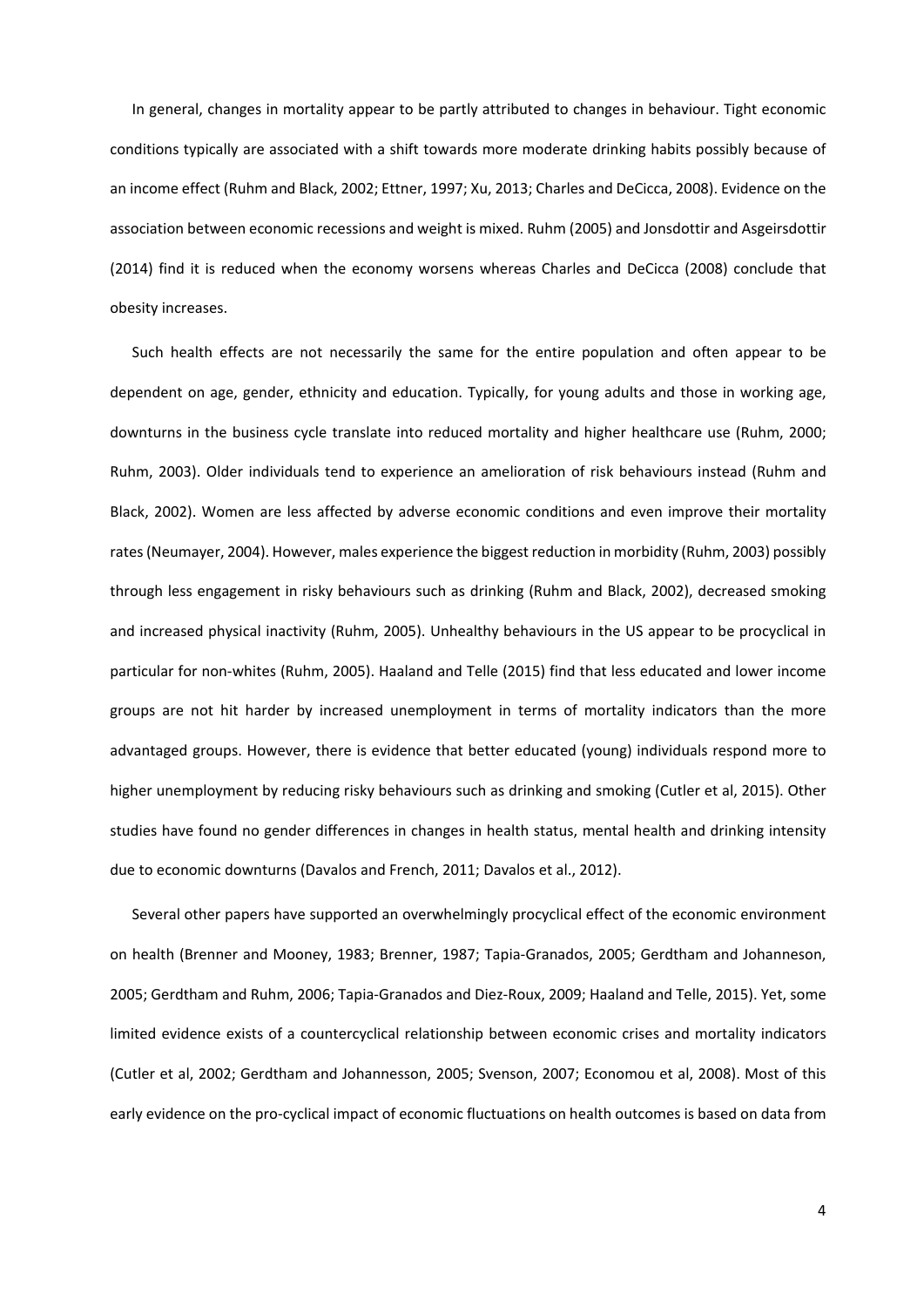the 1970s to the 2000s. When more recent data has been used, the procyclical hypothesis has been weakened substantially (McInerney and Mellor, 2012; Stevens et al, 2015; Ruhm, 2015).

The Great Recession that started in December 2007 has been the deepest world economic crisis since the 1950s. Not surprisingly, there has been a large body of literature examining its impact on health outcomes (Stuckler et al., 2011; and Suhcker et al., 2012). Empirical evidence shows that the 2008 recession led to an increase in suicides (Lopez-Bernal et al., 2013; Reeves et al 2014; Reeves et al., 2012), which appears to be associated with government spending and is gender and age specific (Antonakakis and Collins, 2014, 2015).

Some evidence from Europe suggests that the 2008 recession had a beneficial impact on health, except for suicides (Toffolutti and Suhrcke, 2014; Regidor et al., 2014), but Gili et al (2013) and Modrek et al. (2015) find that unemployment increases mental health problems. The evidence is not supportive of the pro-cyclical effect of the business cycle for Greece, one of the most hard hit by the Great Recession (Simou and Koutsogeorgou, 2014; Vandoros et al., 2013, 2014, 2015; Hessel et al., 2014). Using data from Iceland, Jonsdottir and Asgeirsdottir (2014) found an impact on body weight and the effects of losing weight were stronger for those who lost their job relative to those that remained working.

Recent studies from the US have largely focused on how the recession of 2008 affected population subgroups. Pabilonia (2015) show that Hispanic boys were more likely to consume alcohol, marijuana and to become obese, girls more likely to smoke and black girls to drink more. Further evidence shows unemployment was associated with lower self-reported mothers' health and increased tobacco and drug use, especially for those with a disadvantaged background (Currie et al 2015). Older adults in the US reported lower subjective measures of mental health as a consequence of a wealth loss after the market collapsed in the last quarter of 2008 (McInerney et al., 2013). Access to health care may also be affected by lower health insurance coverage (Cawley et al, 2015). Other approaches have also concluded that financial distress has a negative outcome on healthcare resource use, mental health and life expectancy across OECD countries (Currie and Tekin, 2011; Clayton et al, 2015).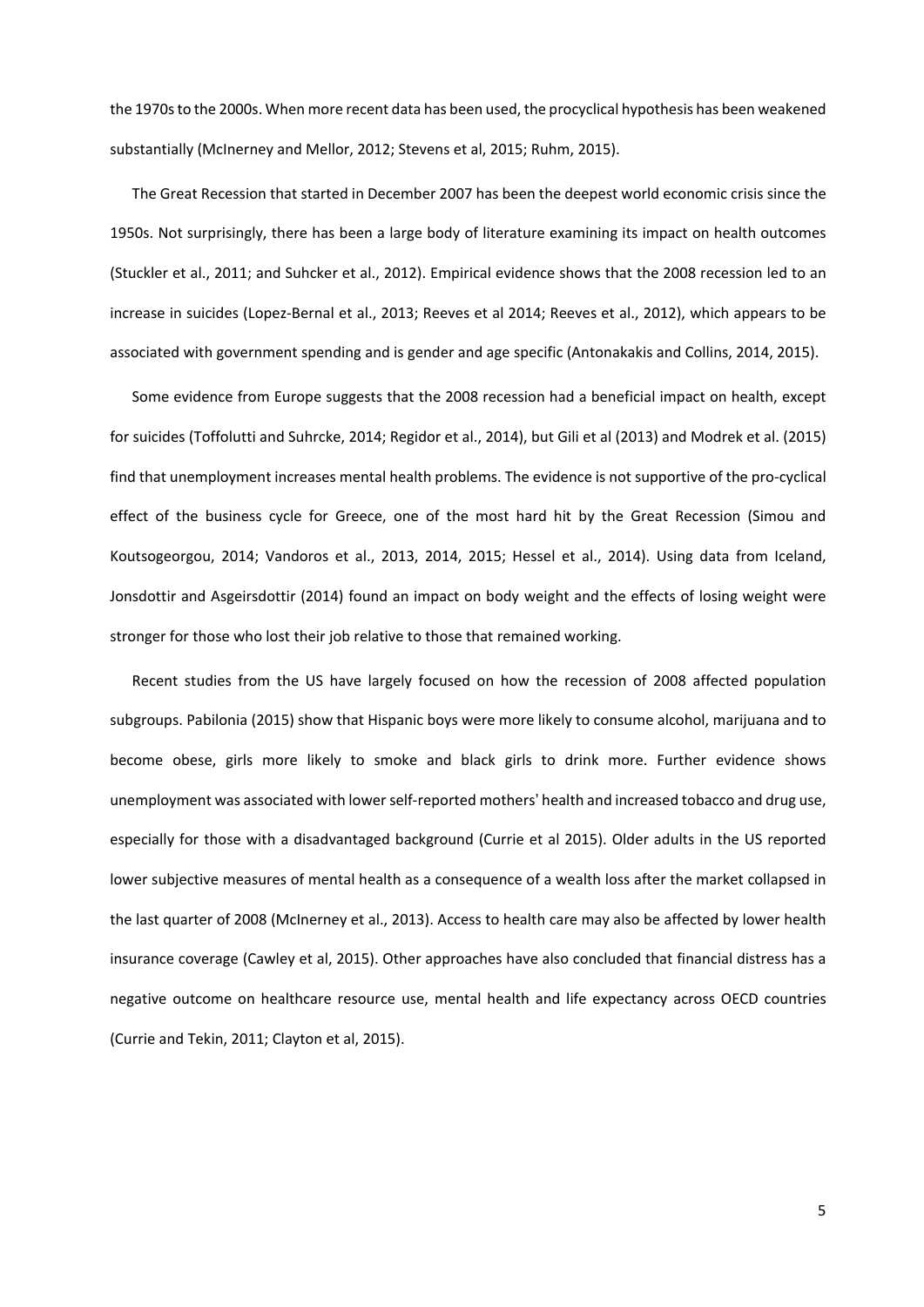#### **3 Data**

To further explore this issue our analysis exploits data from the HSE, a cross-sectional survey taken yearly from a representative sample of about 9,000 English households. We specifically use data on respondents above 16 years of age for the period 2001-2013.. In addition to socio-economic characteristics, the HSE includes information on a wide range of health lifestyles and health conditions. We select variables covering a range of individual morbidity variables, health behaviours and lifestyle characteristics that are present in all waves in our sample. We complement the HSE with aggregate macroeconomic indicators at the regional level obtained from the Office of National Statistics (ONS). This paper uses secondary data and therefore there was no ethical approval required.

#### **3.1. Dependent variables: health risks, behaviours and health outcomes**

#### *Health risks and behaviours*

The HSE provides health behaviour information such asindividual fruit and vegetable intake, cigarette and alcohol consumption as well as weight and height measurements. Consumption of fruit and vegetables is measured as the portions of fruit and vegetables that an individual has eaten the day before being surveyed. This information was not available for the 2012 survey but was again included in the 2013 survey.

We also consider the potential impact of the recession on BMI, which is highly correlated with health. A BMI of 25 and above in adults is considered to be a risk factor for the development of heart disease, stroke and diabetes. As summarised in Section 2, unemployment has already been shown to increase the proportion of obese and overweight individuals(Charles and DeCicca, 2008). We examine how the recession is associated with changes in BMI, measured as a continuous variable, and also with the likelihood of being overweight, obese or severely obese. We construct indicator variables for being overweight, obese and severely obese that take a value equal to 1 when individuals have a BMI between 25 and 29.9, between 30 and 39.9, and equal or higher than 40, respectively, and are zero otherwise.

We also examine the effect on smoking. Our first measure is cigarette consumption defined as the number of cigarettes smoked per day. For smokers, the effect of the Great Recession might presumably be different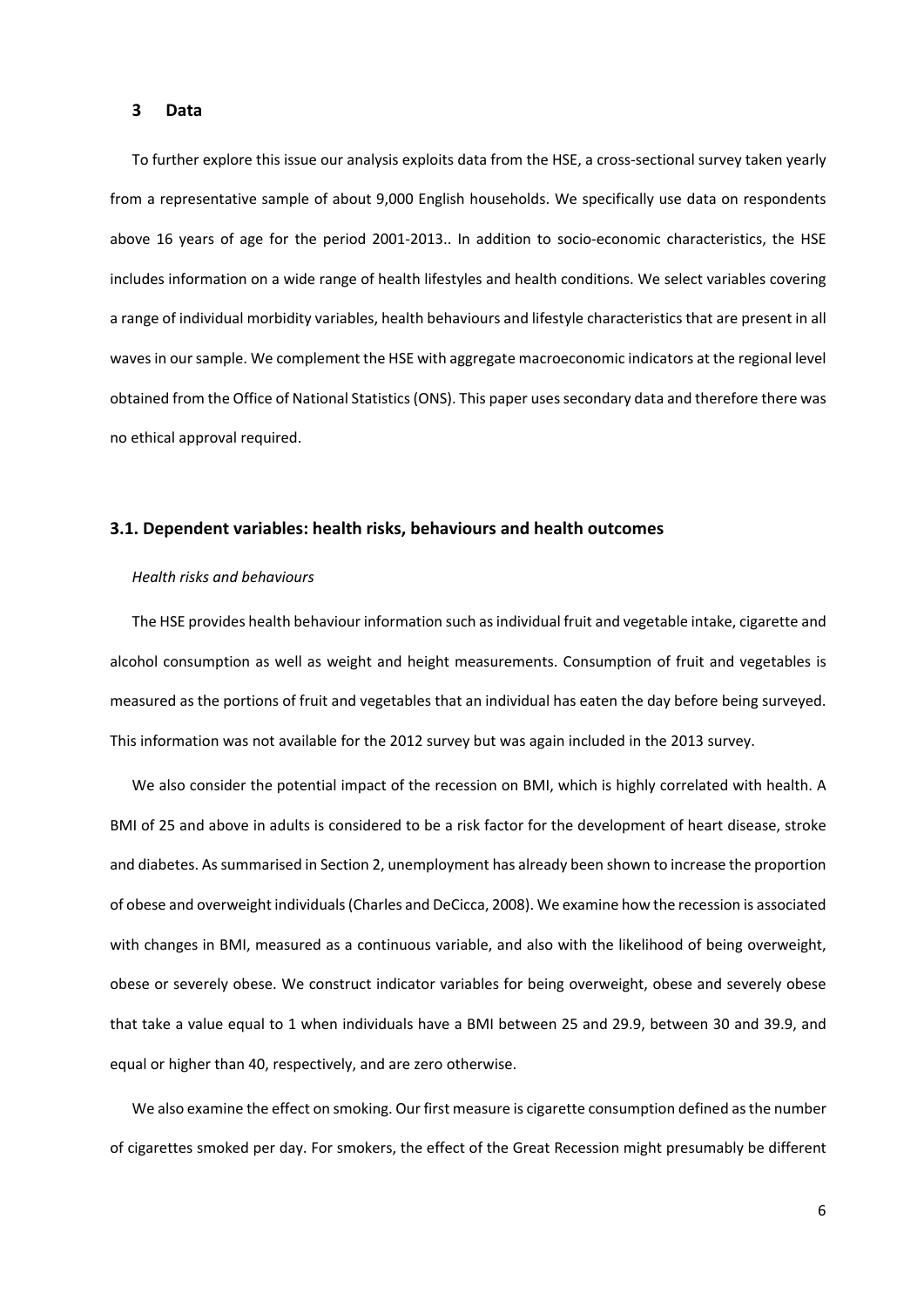along the distribution of the cigarette consumption. Therefore, we create three smoking dummies that reflect smoking intensity: light smoking (under 10 cigarettes per day); moderate smoking (between 10 and under 20 cigarettes per day); and heavy smoking (20 or more cigarettes per day). The data are rich enough for us to exploit information on drinking intensities. Based on alcohol consumption in the heaviest drinking day of the previous 7 days, respondents are classified as non-drinkers (if they report not drinking during the previous week); light drinkers (up to 4 units for men or 3 units for women); moderate drinkers (between 4 and 8 units for men or between 3 and 6 for women); and, heavy drinkers (above 8 units for men or 6 units for women). Note that financial conditions are expected to have ambiguous effects on cigarette and alcohol consumption. Reduced affordability may decrease intake, but stress and anxiety may increase consumption to the point of offsetting the income effect.

#### *Health Outcomes*

We exploit the HSE information on individual morbidity. The first measure is the number of medicines taken prescribed by the doctor, e.g. zero means no medicine. Adverse economic conditions decrease the probability of hospitalisation but the evidence is mixed for doctor visits (Ruhm, 2003; Xu, 2013). In the UK, new prescriptions can only be obtained after a visit to the doctor and repeat prescriptions are monitored by General Practitioners, thus number of medicines may be seen as a measure of morbidity as well as a proxy for health care utilisation.

We also have detailed information on whether respondents suffer from any illness and if so, on type of illness. This allows us to create indicator variables for cancer; digestive problems (stomach ulcer, other digestive, bowel, other); diabetes (also includes any other metabolic and endocrine disorders); high blood pressure (BP); heart problems (stroke, heart attack, angina, or other heart problems); and mental problems (mental illness, anxiety, depression). These health conditions are likely to be sensitive to the economic environment. Table A1 in the Appendix presents summary statistics of all dependent variables**.**

#### **3.2. Control variables**

In addition to the economic environment, we control for a number of socio-demographic factors summarised in Table B1 of the Appendix (tables in the online Appendix are labeled with letter B, henceforth).

7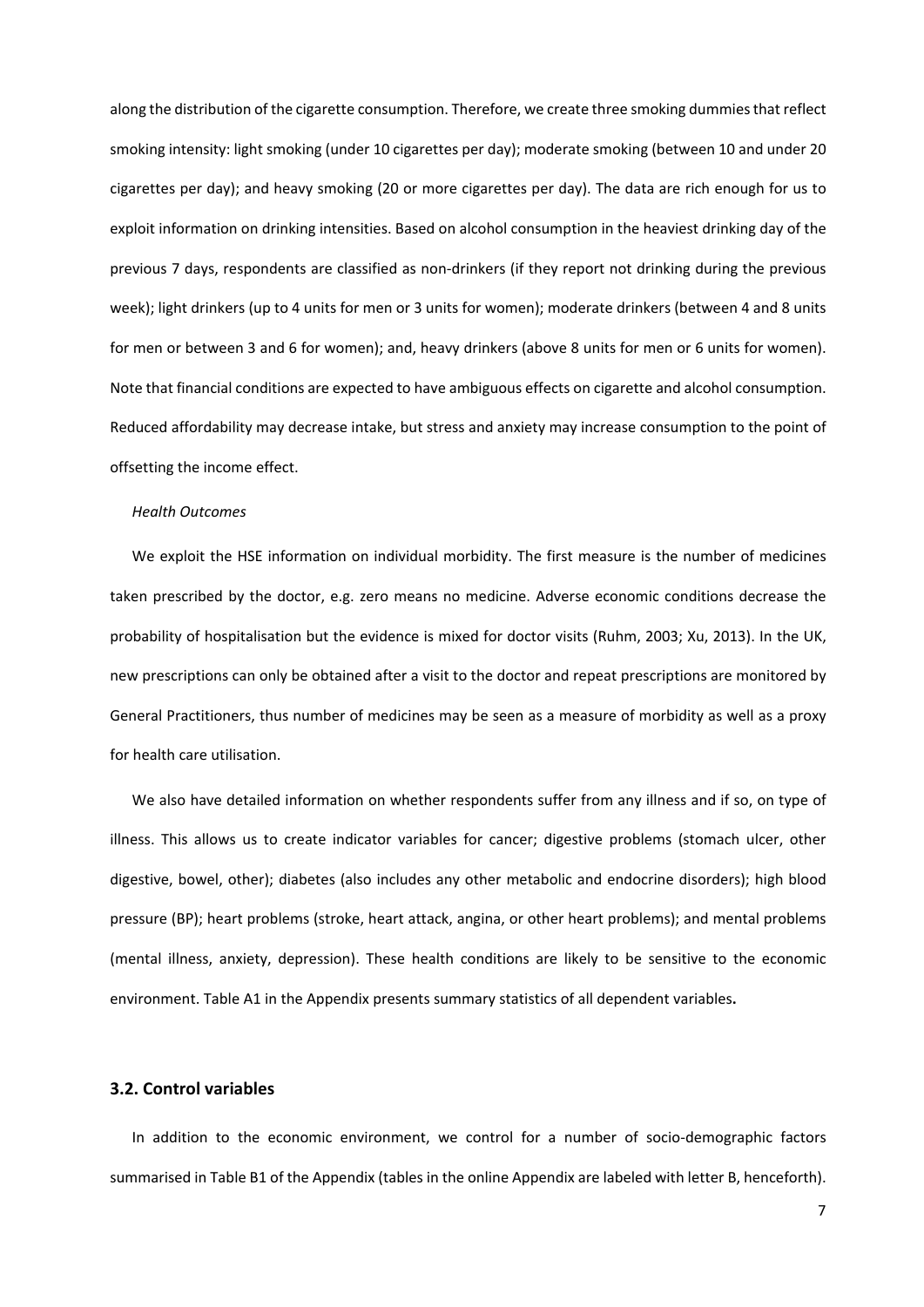Previous research has underlined the role of gender on health and health-related behaviour (Kandrack et al 1991; McDonough and Walters 2001), and we expect being female to be positively correlated with having better health. Also, being married may be a protective factor (Kaplan and Kronick 2006, Molloy et al. 2009). Education enters the model as it has been shown to have a causal effect on health (Conti et al 2010) and health behaviours (Cutler and Lleras-Muney 2010), with higher education contributing to better health. Employment status is included because previous evidence shows that it can impact health (Bartley et al 2004; Ferrie et al 2001, Ruhm 2003). Job loss is associated with fewer workplace and traffic accidents, and possibly an increase in drinking, smoking, inactivity and obesity (Ruhm 2003). Nevertheless, people who are afraid of becoming unemployed may be exposed to distress, anxiety and poorer diet (Ferrie et al 2002); and the unemployed lose the protective effect of higher income, while exposed to stress that comes with economic insecurity (Ruhm 2003). Socioeconomic status can have a similar effect (Glymour et al 2008; Johnston et al 2007), possibly because of worse nutrition and smoking for deprived individuals (Galobardes et al 2006) and the protective effect of higher income (Ruhm 2003). The effect of retirement on health, however, is inconclusive (see for instance Moon et al., 2012; Westerlund et al., 2009). In the empirical specification we also control for ethinicity as it might explain some differences in health and health behaviour (Crespo et al 2000; Jeffreys et al 2005). Wealth and income are positively associated with health and health behaviour (Ettner, 1996), even when accounting for socioeconomic status (Pollack et al 2007) and therefore we control for equivalised income*.*

# **3.3. Economic Cycle Indicators**

Our central measure of macroeconomic conditions in England is annual UR in each Government Office Region (GOR),the highest tier of sub-national geographical division of England. The ONS reports each GOR's UR in 3 months intervals, which we average to compute yearly URs. Figure 1 depicts the evolution of regional *UR* from 2001 to 2013. Interestingly, in 2013, the UR in all regions was still well above the their pre-2008 levels, reflecting the severity of the economic crisis.

**[Insert Figure 1 about here]**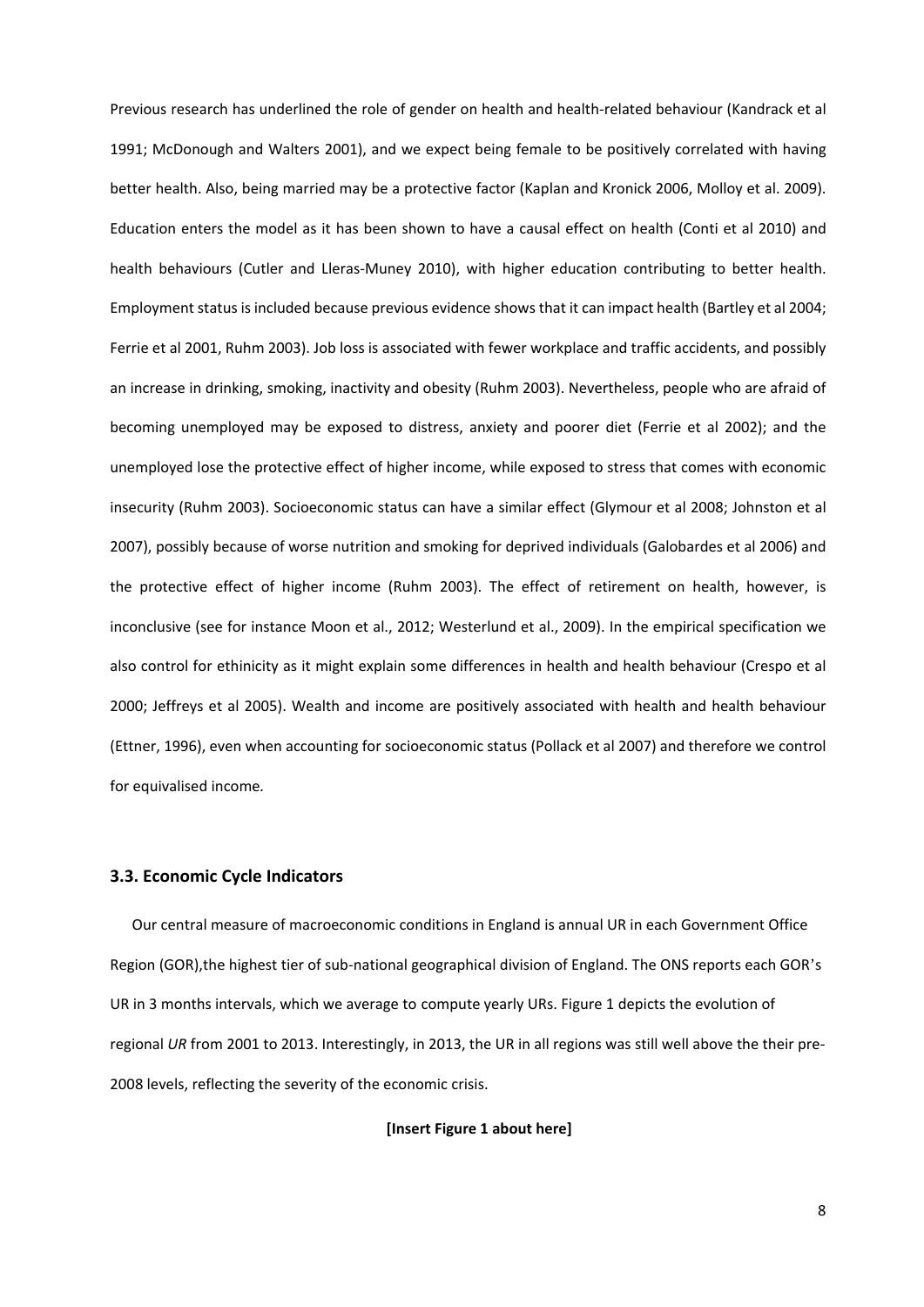To differentiate the impact of changes in *UR* before and after the 2008 Great Recession, we create an indicator variable, *d08*, with value equal to 1 from 2008 onwards, and 0 before. This variable also captures changes triggered by the Great Recession that are not captured by fluctuations in regional *UR*s alone such as variations of other macroeconomic indicators, expectations and perception of the general economic outlook.

# **4 Empirical Strategy**

In order to capture the association between macroeconomic conditions and health behaviour and health outcomes using the HSE, we first use the following general empirical specification:

$$
health_{itr} = \quad_0 + UR_{rt_1} + X'_{itr_2} + ?_t + d_r + e_{itr} \quad (1)
$$

where *health<sub>irt</sub>* represents one of the health-related variables of interest (i.e. fruit and vegetable intakes; BMI and indicators of obesity; measures of drinking and smoking; medicine intake; having cancer, digestive, diabetes, high blood pressure, heart and mental health problems). Subscripts *i, r,* and *t* indicate observations by individual *i*, living in region *r,* and interviewed in period *t*. The variable *URrt* denotes the UR of region *r* at time *t* (hereafter, we will refer to this as *URt*), aimed at capturing macroeconomic conditions in the economy. Individual socio-economic characteristics are contained in vector *X'irt*. Unobserved regional and time effects are captured by regional and year dummies δ<sub>r</sub> and γ<sub>t</sub>, respectively, and  $\varepsilon_{irt}$  reflects the unexplained individual idiosyncratic variation. Time and regional indicators are especially important as they control for changes over time and/or at the regional level. For instance, over these years there were a number of public health campaigns encouraging healthier lifestyles that may have had a cumulative effect on nutrition habits, smoking, drinking and morbidity. Our second specification includes *d08* instead of *URt*, the third *URt*, *d08*, and their interaction.

#### *Endogeneity of the income variable*

The vector of explanatory variables includes income*,* which can potentially cause endogeneity problems for the estimation, i.e., those with better health and having healthier lifestyles are more likely to have higher income, and, reversely, wealthier individuals tend to be healthier (Ettner, 1996; Deaton and Paxton, 1998; Marmot, 2002; Lynch et al., 2004). Ruhm (2005) discusses the potential endogeneity of personal income because income and health measures are likely to be determined simultaneously. He overcomes this by using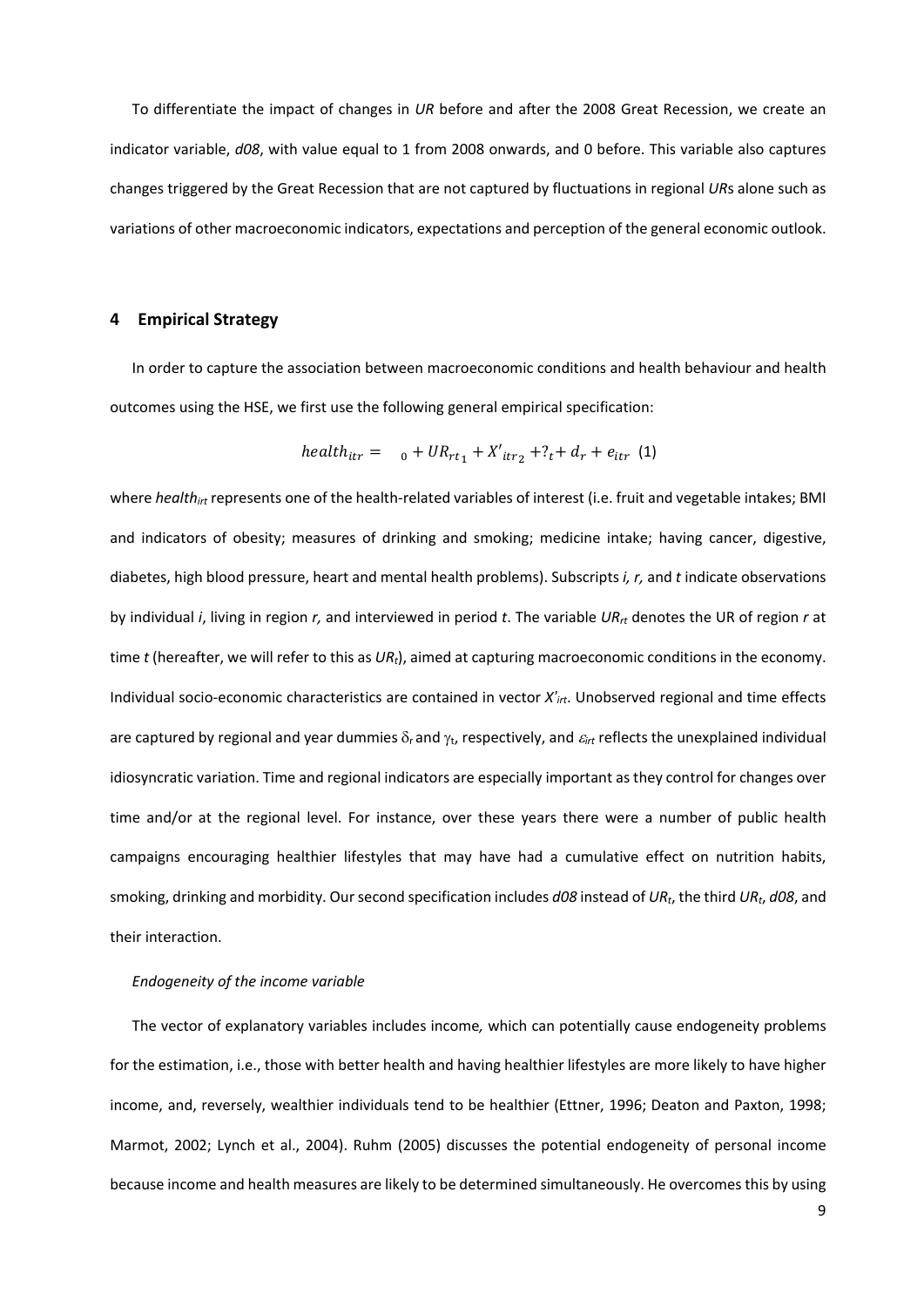state-level measures of income as controls instead of individual income. Clayton et al. (2015) use instrumental variables (IV) to correct for the simultaneity between household debt and health outcomes. In this paper, we adopt an IV approach. To the best of our knowledge, this is the first individual level data study in this area that addresses the problem of reverse causality between health measures and income. Our two instruments, number of bedrooms in the household and the tenure type of the household (i.e. own, rent, etc.), are correlated with income and satisfy the standard moment condition of not being correlated with the error term. Further, being pre-determined, they should not be not correlated with changes in health behaviour linked to temporary income fluctuations.

#### **5 Results: The Great Recession beyond regional URs**

In this section, we present the estimates of models for diet, BMI, obesity indicator variables, smoking, drinking and morbidity. For all models, our identification strategy includes estimating the specification first including only *URt*;second, only the post-2008 dummy *d08*; and third, including both *URt* and *d08,* and their interaction, *URt* x *d08*. Hereafter, we will refer to the latter as the *full specification.* With the exception of the Two-Stage Least Squares (2SLS) method for the continuous variable BMI, we use non-linear estimation methods (Tobit and probit). As coefficients in non-linear models do not reflect the magnitudes of the associations, we report Average Marginal Effects (AMEs) instead. In the Online Appendix, Tables B2 to B4 report the coefficients and Tables B5 to B7 report control variables' estimates for the the full specification.

All estimates have been obtained after addressing the potential issues caused by the existence of outliers. To do so we have replaced the observations of the continuous variables above (below) the top (bottom) 1% distribution threshold by the percentile cut-off point value. We also instrument income in all specifications to address the potential bias caused by its endogeneity. Corroborating this strategy, in most specifications the Wald test rejects the hypotheses of exogeneity of income with a 1% confidence level except for the equations for moderate smoking (p-values between 0.116 and 0.120) and cancer (p-value between 0.139 and 0.143). As the first stage (reduced form of income) F-statistic is well above 10, the strength of our instruments is supported. For the BMI 2SLS models, we obtain the Kleibergen-Paap rk LM statistic to test for underidentification and the Cragg-Donald Wald F-statistic to test for weak identification. The results of these tests,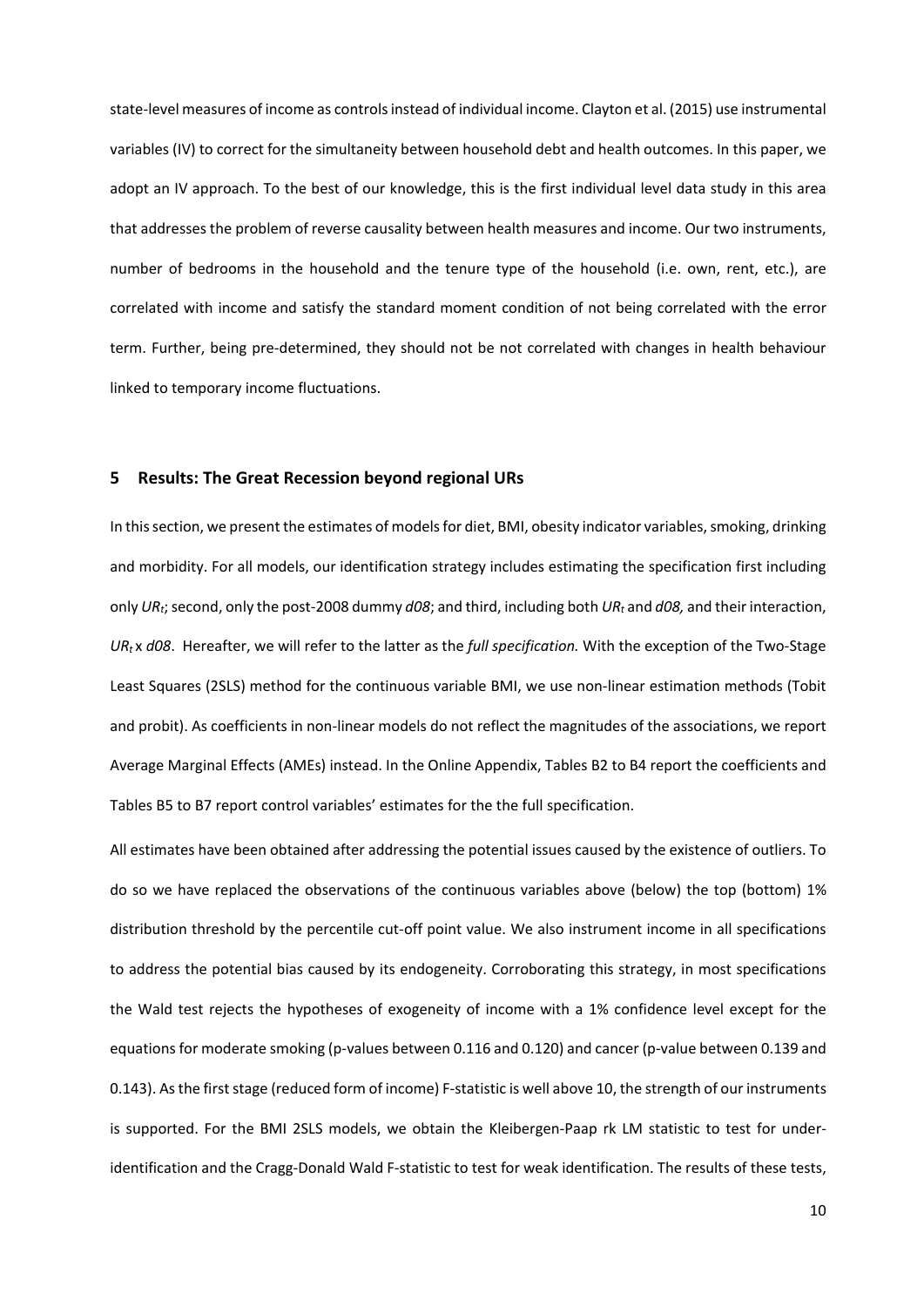as explained in Table B2 and subsequent tables, confirm that our models do not suffer from under identification nor of weak instruments' choice and support our identification strategy.

Table 1 contains the AMEs for the models for fruit and vegetable intake and BMI, Table 2 presents those for the smoking and drinking models, and Table 3 those for the morbidity indicators. In each table, Column (1) shows the AMEs for the specification that includes *URt* only, Column (2) the AME when we include only the indicator variable *d08*, and Column (3) the AME of the total effect of *d08*, which involves the effect of the *d08* coefficient plus its effect through the interaction with *URt*. The AME for *d08* in Column (1) is obtained as the average of the effect over all observations of changing *d08* from 0 to 1 on the probability of the outcome of interest (e.g. probability of being obese). Similarly, the AME for *URt* in Column (2) is obtained as the average effect of a change in *UR* over all observations. The AMEs for the full specification in Column (3) show the AMEs associated to *d08* including the effect it has via itsinteraction with *URt*. We obatin the average marginal effect of *URt* over all observations when *d08* equals 0 (before 2008) and we do the same when setting *d08* equal to 1 (on or after 2008). Distinguishing the effect of *URt* before and after 2008 allows to capture whether the association of UR with the health related variables of interest changed before and after the Great Recession. Columns (4) and (5) report the results when we use instead the lagged UR, *URt-1.* Following Poterba and Samwick (1999) and Ruhm (2003, 2005), Table B8 provides the economic significance of the results as a percentage change due to a one percentage point increase in *UR*, before and after 2008.

## **5.1 Benchmark Model: Great Recession and URt**

Column (1) in Table 1 shows that *URt* is not significantly associated with changes in the intake of vegetables or fruit, in BMI, or the likelihood of being overweight, obese or severely obese. The AMEsin Column (2), when including only the recession indicator, *d08*, show its negative association with dietary habits and positive with BMI. After the recession individuals are heavier, as reflected by a higher likelihood of being obese or severely obese and a lower probability of being overweight. Estimates in Column (3), which includes *d08*, *URt* and their interaction, show that the only significant effect on diet and weight is associated with the recession dummy (*d08*). These results suggest that the recession had an impact that did not originate in changes in UR but by other factors. Overall, the results of the full specification corroborate the findings associated with the other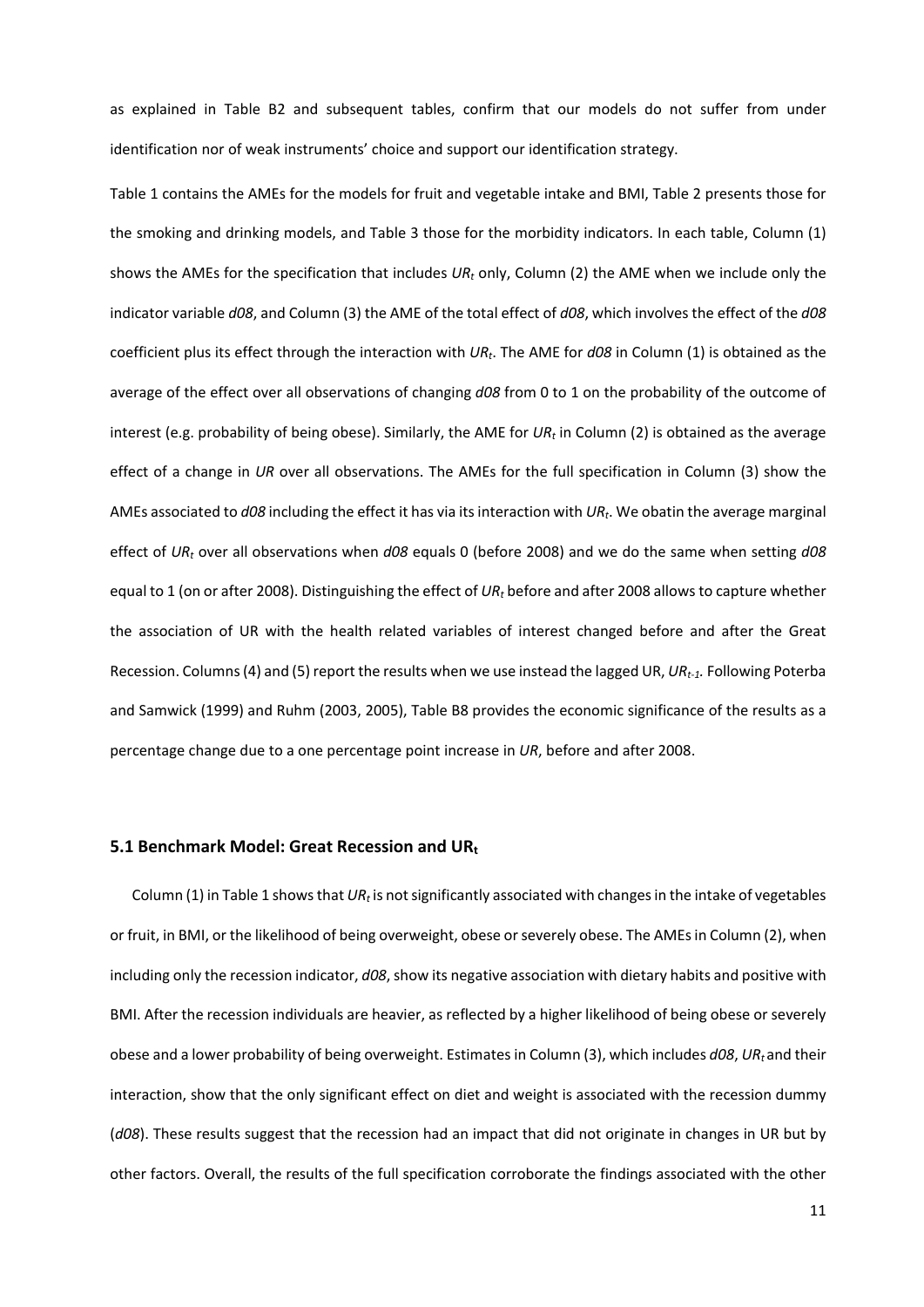specification reported in Columns (1) and (2), so, for brevity, we restrict our discussion of further results to the full specification.

The AMEs in Column (3) indicate that, after 2008, vegetable consumption was higher by 0.092 portions (although weakly statistically significant and with a very small magnitude), fruit consumption went down in 0.196 portions on average and BMI increased by 0.93 units. The increase in BMI seems to translate into a change of the BMI distribution: whereas post-2008 there is a decrease in the probability of being overweight by 4.6 percentage points (pp), the probability of being obese (severely obese) is up by 4.1 (2.4) pp. There is no statistically significant effect of the UR either before or after 2008.

### **[Insert Table 1 about here]**

Colimn (3) in Table 2 shows the AMEs for the full specification for the smoking and drinking variables. The AMEs for the recession indicator variable *d08* show that, post 2008, cigarette consumption decreases by 0.84 units, the probability of heavy smoking by 11pp and of light drinking by 5.1pp. There is an increase in light smoking by 7.4pp and of no drinking by 9.5pp.

The marginal effect of *URt* before the recession shows a decrease in the probability of being a heavy smoker by 2.5 pp and that of moderately drinking by 1 pp. Instead, it increases the likelihood of being a moderate smoker by 2.1 pp and that of not drinking in the last week by 1.7 pp. In general, all these effects prevail after 2008 at very similar levels or slightly smaller, with the exception of no drinking for which the AME of *URt* goes up after 2008. Note that changes in cigarette consumption, being a light smoker and light drinker are driven by changes in *d08* alone; moderate smoking and drinking are associated to changes in *URt* alone; and those associated to heavy smoking and no drinking are associated to both *URt* and *d08*. The estimates reported in Table B8 in the Online Appendix imply that a one percent increase in *UR* post 2008 is associated with a decrease in the population of heavy smokers by 0.55 percent; an increase in the population of moderate smokers by 0.08 percentage points; a decrease by 0.15 percent of the population drinking moderately; and a 0.32 percent increase in the number of those who do not drink.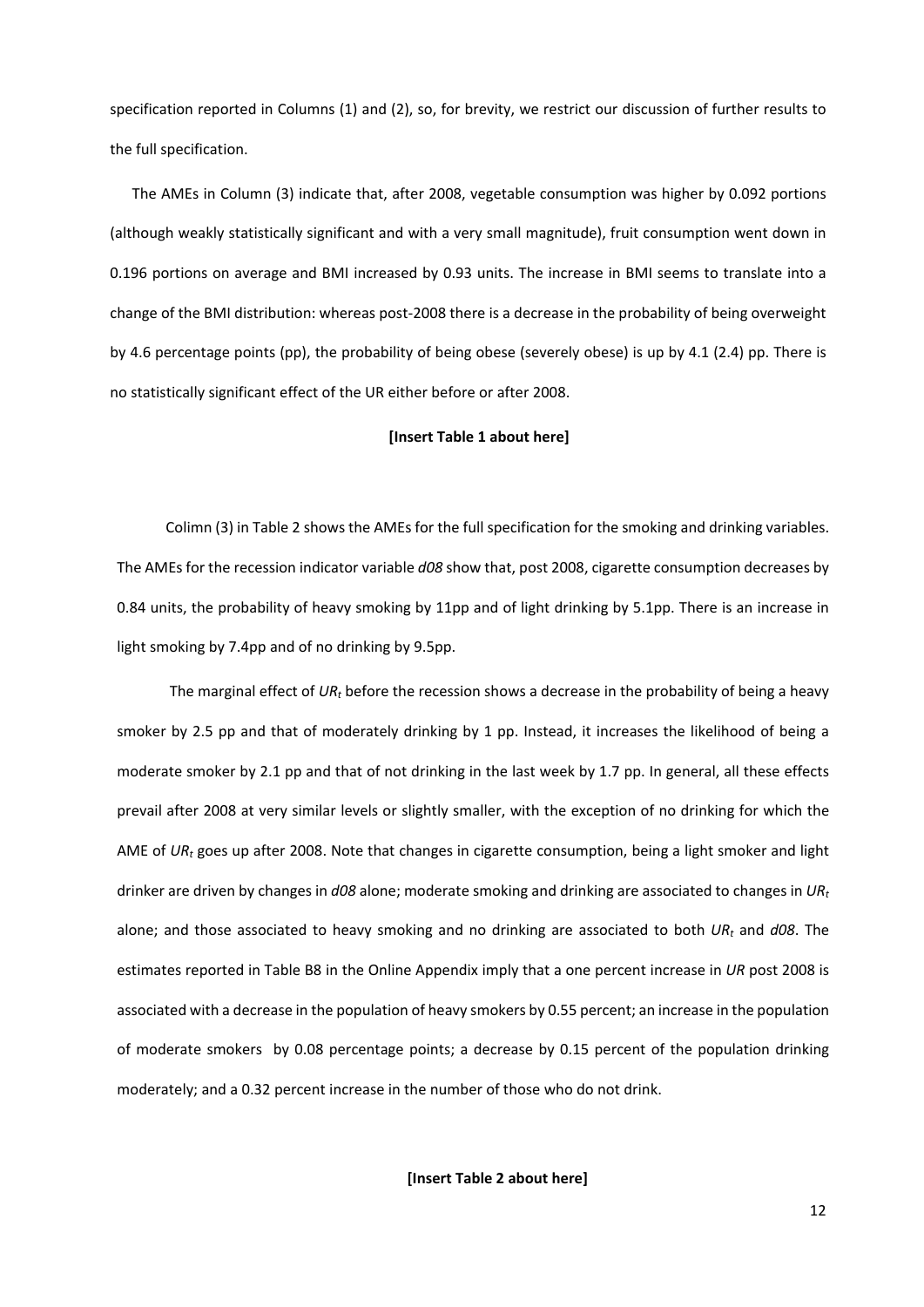With respect to the intermediate health outcomes displayed in Table 3, we observe that UR<sub>t</sub> is only significantly and negatively associated with reported changes in mental health problems. The AME of *URt* on the probability of having mental health problems increases from 0.31 pp before 2008 to 0.7 after the recession. As shown in Table B8 in the Online Appendix, a one percent increase in *URt* translates into a small decrease in the proportion of the population reporting mental health problems by 0.09 percent before 2008 and by 0.72 percent after 2008.The AME of *d08* indicates there is an increase of 0.36 units in the consumption of medicines. There is also a higher likelihood of suffering from diabetes and mental health problems by 1.5 and 4 pp. The probability of suffering from high BP is lowered by 2 pp. These results imply that the effects of the recession on morbidity are channelled mostly through changes that go beyond worsened *URs*.

#### **[Insert Table 3 about here]**

#### **5.2 Robustness and extensions**

## **5.2.1 Recession and lagged regional unemployment**

The effect of worsened *UR* on health risks, behaviours and outcomes may not necessarily be contemporaneous but reflect cumulative effects over time. In order to explore whether lagged effects prevail, we re-estimate all specifications including lagged *UR*. Results for these specifications are shown in Columns (4) and (5) in Tables 1 to 3.

Overall, lagged *UR,* (*URt-1*), as was the case in the contemporaneous specifications, is not the main explanation of changes observed in diet and BMI (Table 1). For smoking and drinking (Table 2), the only difference with respect to the contemporaneous specification is that *URt-1* is now positively and significantly associated with the probability of light smoking and the effect becomes insignificant for moderate smoking. However, while *URt* was *only* significantly associated with the likelihood of having mental health problems, *URt-1* is negatively associated with the probabilities of cancer, digestive problems and diabetes. This highlights that *UR* has a delayed effect on these morbidity indicators. There was no statistical effect of the lagged UR on mental health which indicates that the fluctuation in UR only has a short-term effect on mental health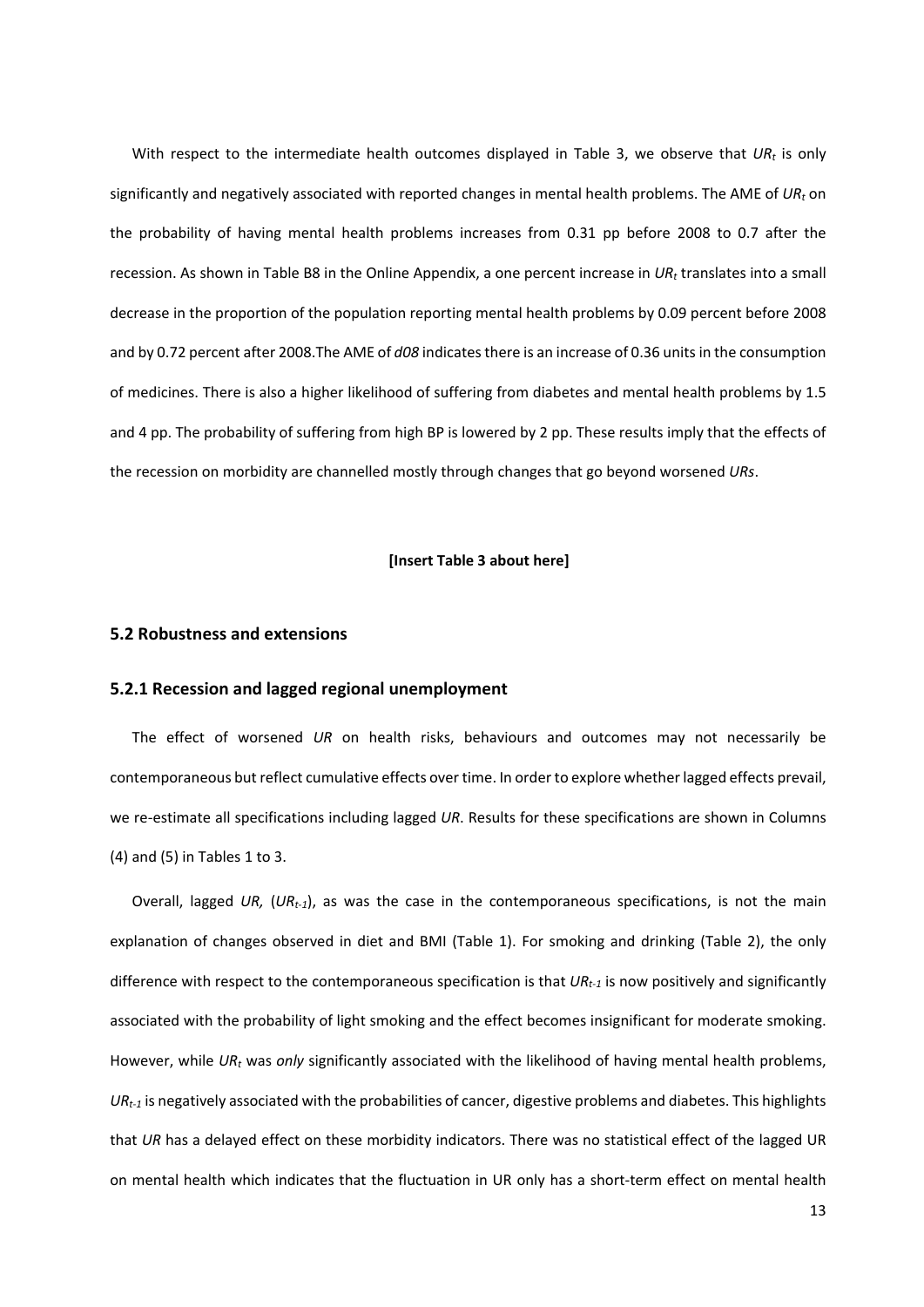problems.Results using lagged *UR* suggest that *URs* had a simialr association with health outcomes before the Great Recession than after, with a modest reduction in the probability of cancer (0.21/0.25pp), digestive (0.33pp), diabetes (0.3/0.42pp) and a slightly higher probability of having heart problems after 2008.

We also re-estimate the full specification using an indicator variable *d09* that takes value 1 for 2009 onwards and *URt* instead of using 2008 to investigate if there was a deferral in the unfolding of the effects of the crisis. The results, presented in Table B9, show minimal differences in coefficients with respect to the benchmark. The main difference is that for vegetables, the coefficient for *d09* and the interaction with UR become significant and retain the same sign.

#### **5.2.2. Estimates by gender**

In this section we explore whether there are differences in the results by gender by estimating our models separately for females and males (as supported by Chow tests reported in Table B10). Columns (1) and (2) in Tables B11 to B13 show the AMEs by gender for the full specification. As shown in Table B11, the main significant estimate for health outcomes is the indicator variable *d08*. There is an increase in vegetables consumption since 2008 affecting only males, while females decrease fruit intake and an increase in BMI for both males and females. The decrease in overweight and increase in obesity mainly affect males also, while the increase in the likelihood of being severely obese is stronger for women. In general, the AMEs of *d08* are larger for women than for men. For instance, the effects on BMI and on the probability of being severely obese are roughly twice as large (1.13 BMI units and 0.31 pp for females, as opposed to 0.67 BMI units and 1.5 pp for males).

Table B12 shows that there is a negative association between *URt* and the number of cigarettes smoked for females, and the AME is slightly smaller after the Great Recession. For women, the AME of an increase in the *UR*<sup>t</sup> by one pp before 2008 is associated with a reduction in daily cigarette consumption by 0.14 units and 0.12 after 2008. Similar patterns emerge for heavy smoking. Larger *URt* affect alcohol consumption by reducing heavy drinking and increasing the likelihood of not drinking at all in the previous week. The AME of *URt* on moderate drinking for women is approximately 1.2 pp lower before and after 2008. Our results suggest that, when significant, the effect of *URt* after 2008 generally becomes smaller in magnitude.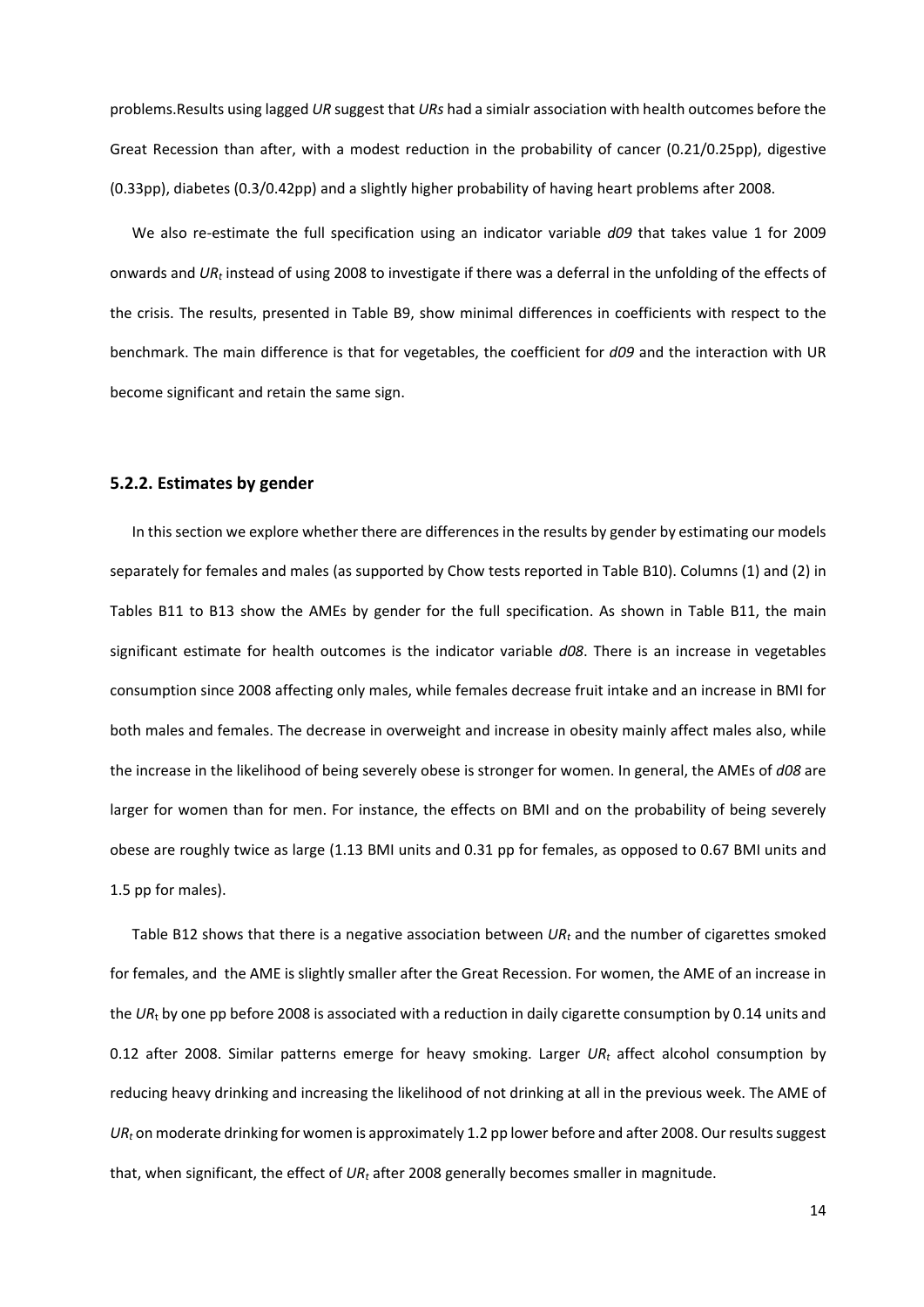From Table B13, we note that, for morbidity indicators the significant coefficients are those associated to the 2008 indicator variable and are larger for males than those for females, except for mental health. UR only affects mental health problems with an increase in *URt* by one pp before the recession being associated with a decrease in its likelihood by 0.35 pp for men compared to a reduction of 0.79 after 2008.

### **5.2.3. Estimates by Education Level**

Columns (3) and (4) in Tables B11 to B13 report the AMEs by education level. We distinguish individuals with a degree or above from those with lower educational attainment. Table B11 reinforces the conclusion that the recession affected health behaviours and BMI through changes that went beyond worsened *URt* and it did so with different intensities by educational level: the recession indicator is associated with an increase in 0.18 units in vegetable consumption for the more educated but a decrease in fruit intake in 0.38 units for the less educated. The increase in BMI is larger in magnitude for the lesser educated (1.26 units) than for those with at least a degree (0.63 units). This translates into a shift in the overweight prevalence that is experienced more acutely by the less educated also as they are 6.9 and 3.8 pp more likely of being obese or severely obese after 2008, respectively. The estimate of *URt* is only significant for overweight and associated to an increase in 1.28 pp both before and after the recession, which compensates the negative estimate associated to *d08* of 6.9 pp*.*

In Table B12, we observe that changes in UR<sub>t</sub> increase moderate smoking and decrease heavy smoking affecting the less educated more acutely. For this group, a one pp increase in *UR*<sup>t</sup> is associated to 2.3 pp higher likelihood of moderate smo*king* prior to and after 2008. The same change in *UR*<sup>t</sup> is associated to a decrease in the likelihood of smoking heavily by 3.1 (2.6) pp before (after) 2008. Those less educated are 1.8 (2) pp more likely to not drink before (after) 2008 with each percentage increase in *UR*<sup>t</sup> and a similar reduction in the probability of moderate drinking of 1.24pp.

For those with higher education the *UR*<sup>t</sup> has no effect on smoking, only the onset of the recession is associated to a reduction in the likelihood of smoking heavily by 19 pp after 2008. For this same group, drinking behaviour is significantly associated to changes in *URt* and the onset of the recession itself. The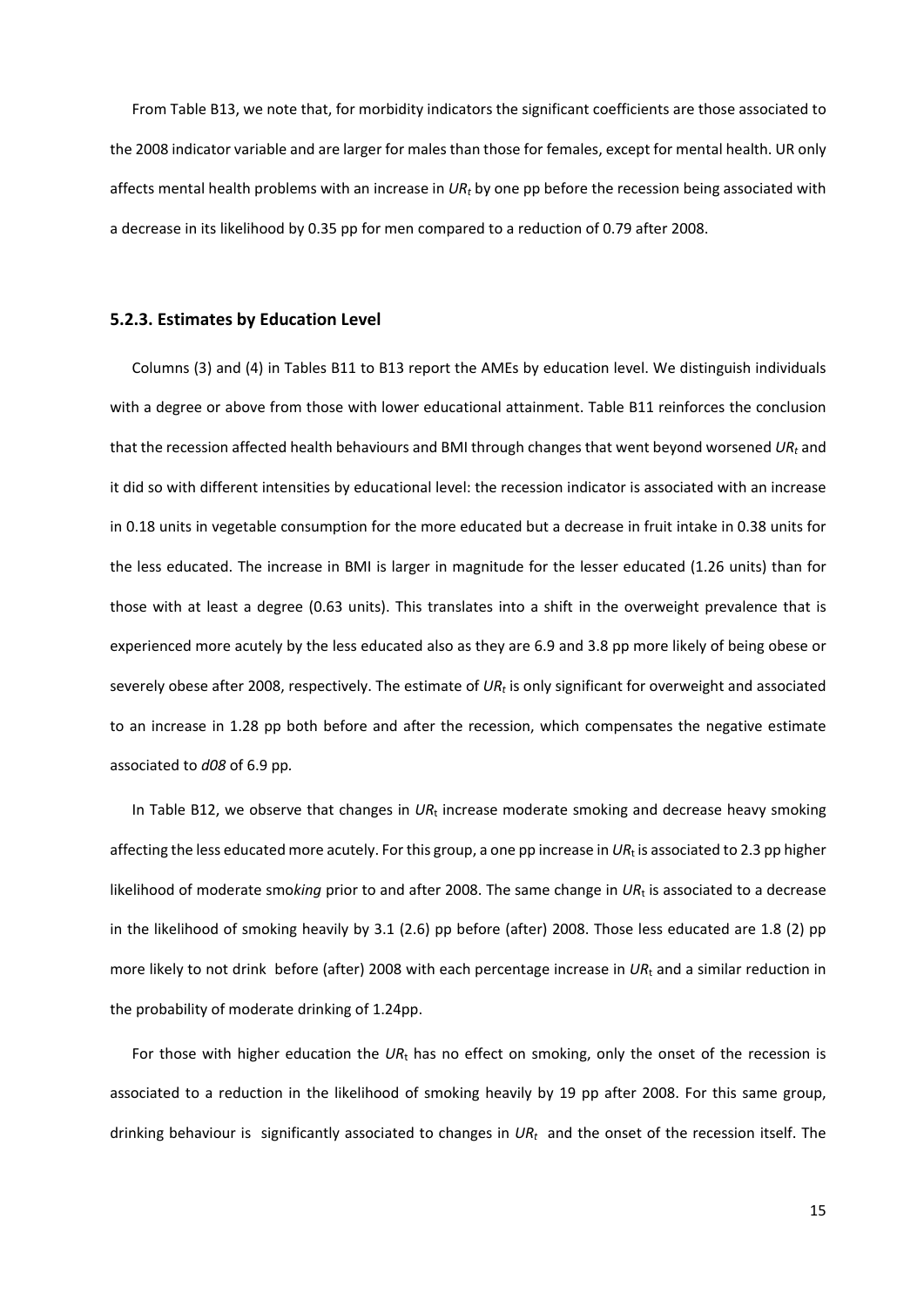probability of not drinking of the more educated increases in 8pp, but the effect of an increase in one pp in *URt* is 1.6pp after 2008 compared to 1.4pp before 2008..

From Table B13 we note that the effect on morbidity is through *d08*. In general, the panel for the less educated has more significant and larger in absolute value AMEs than the panel for those with more education, suggesting the recession may have hit more heavily the less educated. For instance, medication intake increases in 0.45 units since 2008 for those less educated as opposed to 0.22 for the more educated. Those with education below degree show an increase in the probabilities of having mental problems by 4.8 pp after 2008, compared to 4pp for those with higher eduction, and are also 2.4pp less likely to suffer from high BP.

# **5.2.4. Further robustness checks**

To check the extent to which extent the effects of UR we obtain are entirely driven by the Great Recession, we re-estimate the specification with only UR using the data for years 2001-2007. As shown in Table B14, before the Great Recession, UR had a negative impact on BMI and the probability of being severely obese. For health risks, UR reduces cigarette consumption and the probability of being a heavy smoker, while increasing the likelihood of being a light smoker, but there is no impact of UR on drinking. With repect to the morbidity indicators, in addition to mental health problems, UR only affects cancer. In general, the magnitude of the coefficients is larger compared to the results using the full 2001-2013 sample and this could be indicative that the UR effect was greater before 2008.

#### **6 Discussion**

This study examines the impact of the Great Recession on health-related behaviour, risk factors and intermediate health outcomes in England. Our results indicate that the 2008 downturn had a damaging effect for some health indicators (diabetes, fruit consumption and obesity), while being protective for others (smoking and drinking). This is not surprising given the mixed effects that have previously been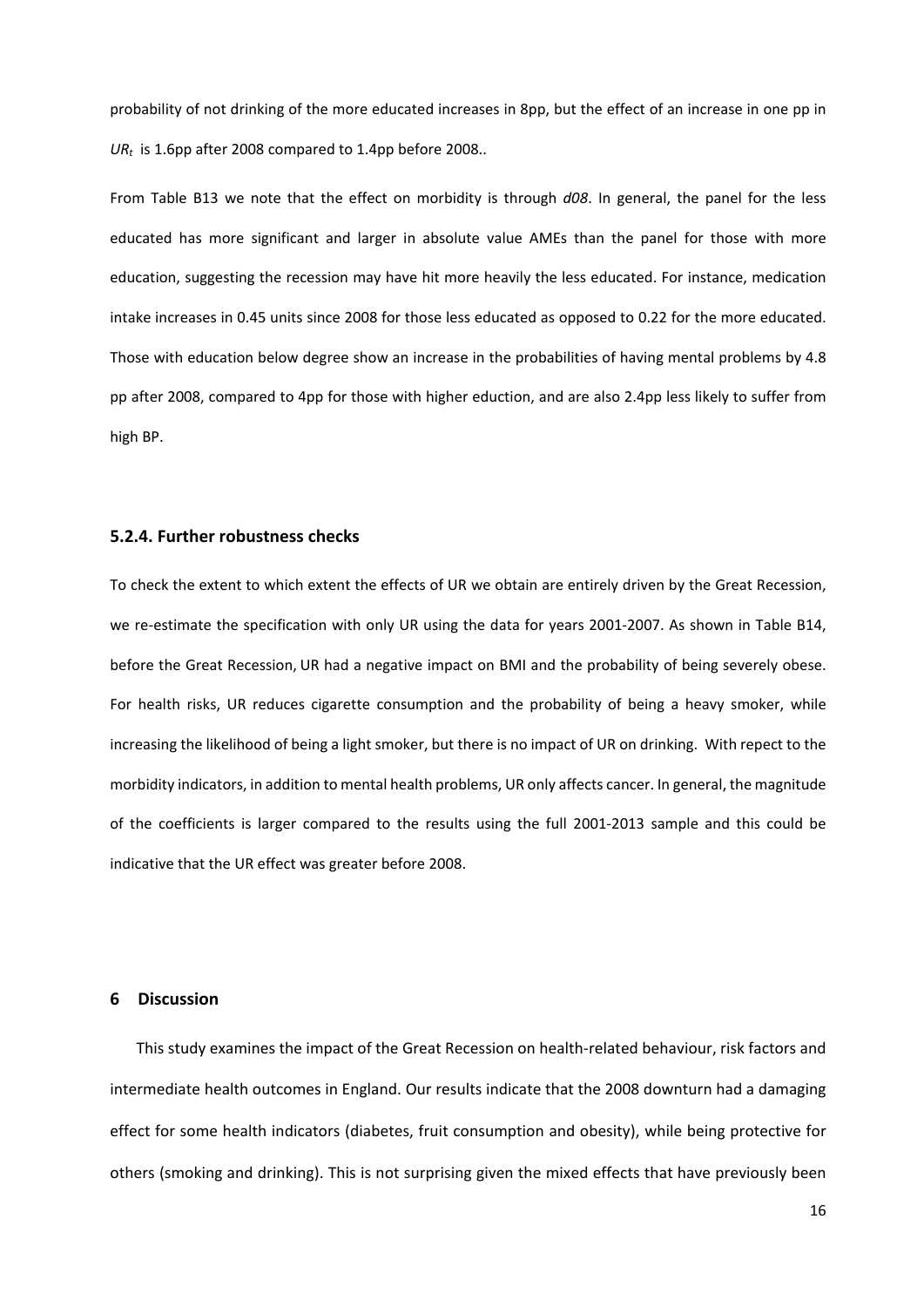identified and the ongoing debate on whether economic downturns are good or bad for health (see for example Ruhm 2016).

We find that the recession (rather than unemployment rate changes) led to less fruit consumption, higher BMI and more people being obese. This might be a consequence of tighter budget constraints leading to less healthy dietary habits. We also identify an increase in vegetable consumption, which is, however, small in magnitude and statistically significant only at the 10% level. In terms of BMI, our results confirm those of Charles and DeCicca (2008) who found an increase in obesity, but are not consistent with Ruhm (2005) and Jonsdottir and Asgeirsdottir (2014) who reported opposite effects. A plausible explanation for this difference may be the exact nature of this health outcome, and the presence of substitution or income effects. Financial difficulties might lead to consumption of less healthy food which is cheaper to purchase, i.e. a substitution of fruit by food with higher fat and suger levels. However, such difficulties might also lead to less overall calorie intake for some people, possibly for those who choose not to change the type of food they consume, thus leading to weight loss. The overall outcome possibly depends on the particular setting and pre-recession eating patterns.

The decrease in heavy smoking results possibly reflect a reduced affordability of cigarettes and are in line with the disproportionate decrease in heavy smoking in Ruhm (2005) and the reduction in smoking by Ruhm (2000). The reduction in the proportion of heavy, moderate and light drinking during the recession may be again possibly due to an income effect. In addition, the proportion of the population that reports no drink increased. These effects are even larger than those reported in previous studies that suggest a shift from heavy towards more moderate drinking during recessions (Ruhm and Black, 2002; Ettner, 1997; Xu, 2013; Charles and DeCicca, 2008). A reason why our effects are stronger might be that our study period covers one of the worse economic recessions on record, whereas previous studies examined time periods prior to the Great Recession. In any case, the reductions in smoking and drinking are relevant given that lifestyle-related health problems cost the NHS £11 billion a year (Public Health England, 2016).

17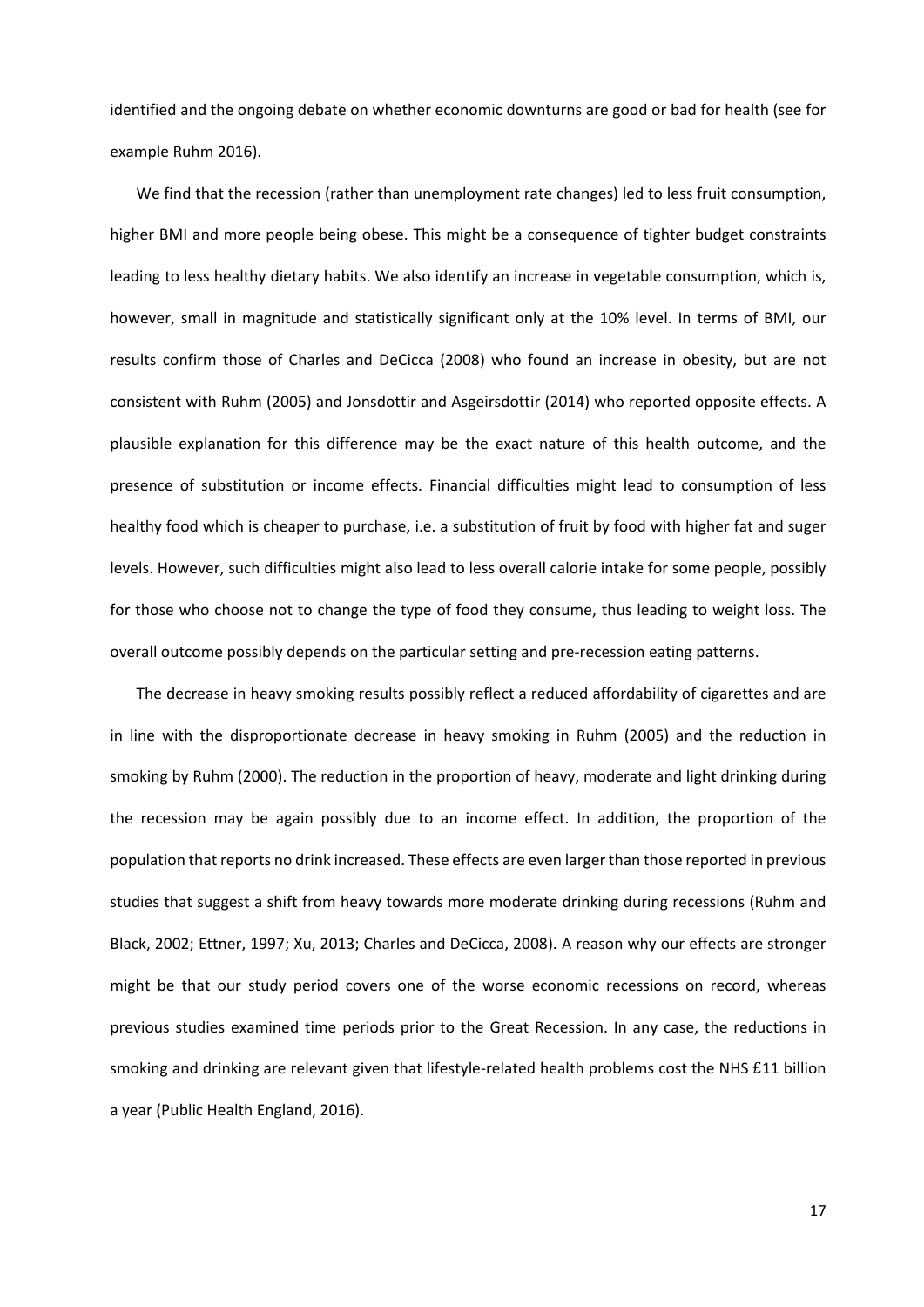We sometimes find different effects of the *UR* and recession. The unemployment rate can reflect how increased joblessness affects individual and aggregate behaviour, risk factors and health outcomes, which could relate to protective factors (Ruhm 2000; Ruhm 2003; Ruhm 2005). The recession indicator, however, captures global conditions and general mood. Interestingly, our results show that mental health worsened due to its association to the recession itself rather than regional unemployment changes. Previous research has shown that the population's mood in England deteriorated during the recession (Lansdall-Welfare et al 2012), and such general negative view might already have triggered negative mental effects. In addition, people might have feared losing their jobs, and the existing literature shows that such uncertainty and job insecurity can lead to worse health outcomes (Bunnings et al 2017; Burgard et al 2009; Caroli and Godard 2016; Ferrie et al 1998a; Ferrie et al 1998b; Ferrie et al 1995; Vahtera et al 1997). Our results on the effects of the recession on mental health are not surprising given the wealth of literature linking recessions and suicide (Barr et al 2012; Ruhm 2000; Reeves et al 2012; Antonakakis and Collins 2015) or even road traffic accidents due to stress and anxiety (Vandoros et al 2014).

In terms of other morbidity indicators, we only find a procyclical trend for high blood pressure and an increase in the prevalence of diabetes, possibly through difficulties managing the condition when individuals experience financial difficulties. On a related issue, Seligman et al. (2014) showed that hypoglycemia-related hospitalisations increased at the end of the month for people who relied on food budgets, as their budgets ran out. Importantly, the consumption of medicines increased during the recession, which can be a proxy for deteriorated health outcomes.

Across all our specifications we find evidence of a similar impact of *UR* before and after the Great Recession, except for not drinking and the probability of having mental health problems for which the effect of UR is slightly larger after 2008. When we use lagged regional *UR* the results on smoking and drinking behaviours are maintained*.* However they also suggest that there was some delay in the impact of the 2008 economic contraction on morbidity. In terms of specific effects, lagged *UR* effects indicate a

18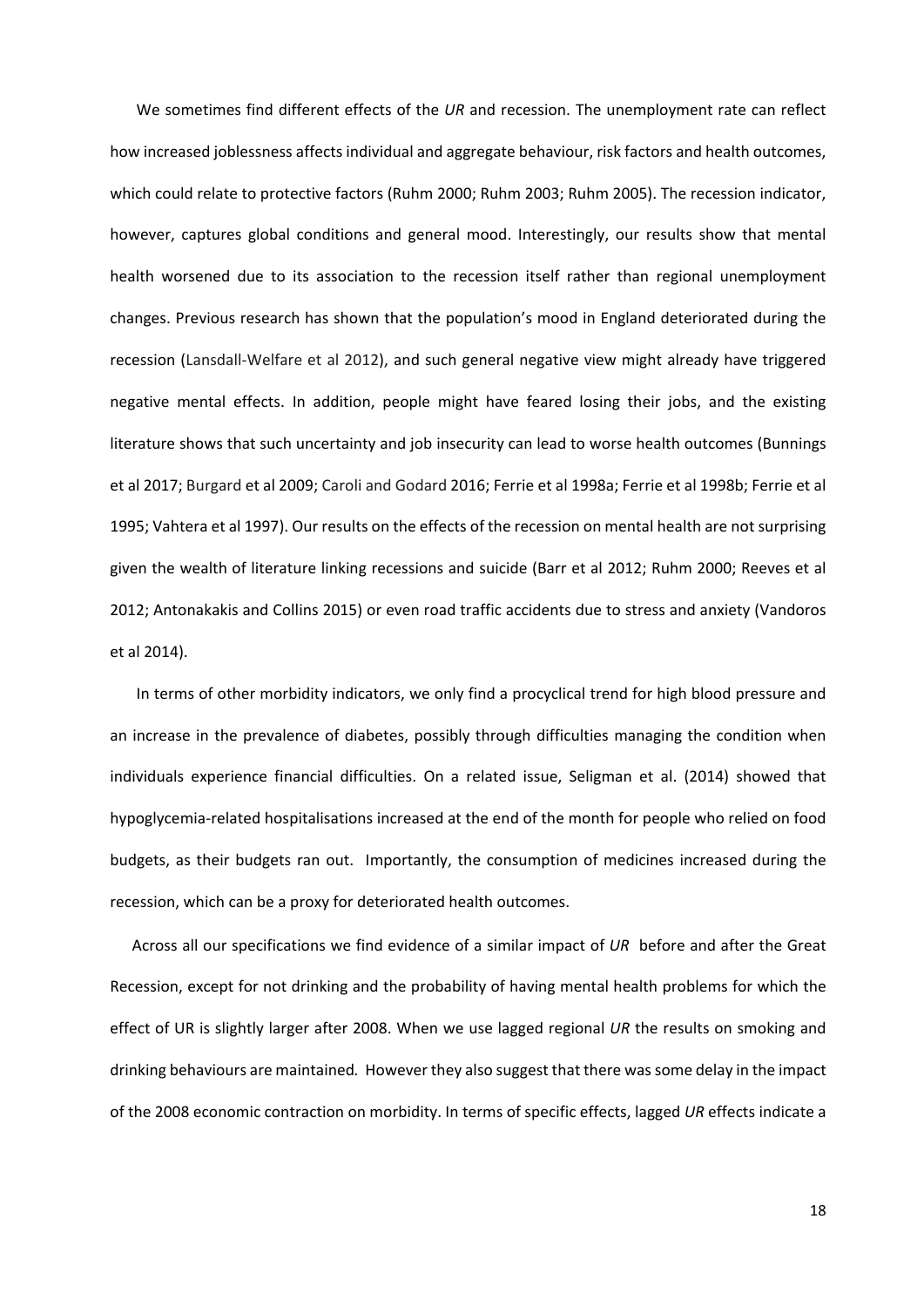counter-cyclical association with cancer, digestive problems and diabetes. We also find that the direct regional *UR* effects are generally larger for women and the less educated.

This paper contributes to the literature because: (a) it focuses on England, a country that was hit hard by the recession but had previously received limited attention in the literature; (b) it considers not only health outcomes but also health behaviours and risk factors - as health effects often take a length of time to materialise, by including behavioural risk factors in the analysis we are able to point out potential short and long term effects of the economic downturn on health; (c) it jointly studies the impact of both the unemployment rate changes and the outbreak of the recession; (d) it considers morbidity (exploring a wide range of illnesses) instead of mortality; and (e) it addresses the simultaneity between income and health. But, it should be stressed that all our estimates may be lower bound effects of the economic downturn on health outcomes. The impact of economic fluctuations on health risk factors and behaviours is likely to have long term effects through a belated impact on morbidity and mortality. Alcohol consumption can increase mortality rates and negatively affect life expectancy. Smoking has also been linked to increased mortality or lower life expectancy during economic downturns and the evidence on diet is mixed (Grubaugh and Santerre, 1994; Cremieux et al., 1999; Cremieux et al., 2005; Brainerd and Cutler, 2005). Thus, any changes in these health risks that imply a negative effect on future health outcomes will only be partially captured by our results.

The nature of some of the variables may be considered a limitation of the study. Our morbidity measures are very aggregate: mental disorders include depression as well as other disorders (such as schizophrenia), which are less likely to be triggered by an economic downturn. Similarly, heart problems include a variety of conditions, apart from heart attacks and strokes. Finally, some of the effects of the recession may take some considerable time to materialise.

Our findings are relevant for policy makers and clinicians. Universal health coverage and free provision of healthcare via the NHS might have worked as a protective factor during economic hardship. Certain socioeconomic groups and people with chronic conditions are exempt from prescription fees, removing financial barriers to access. However, as some health outcomes deteriorate during recessions,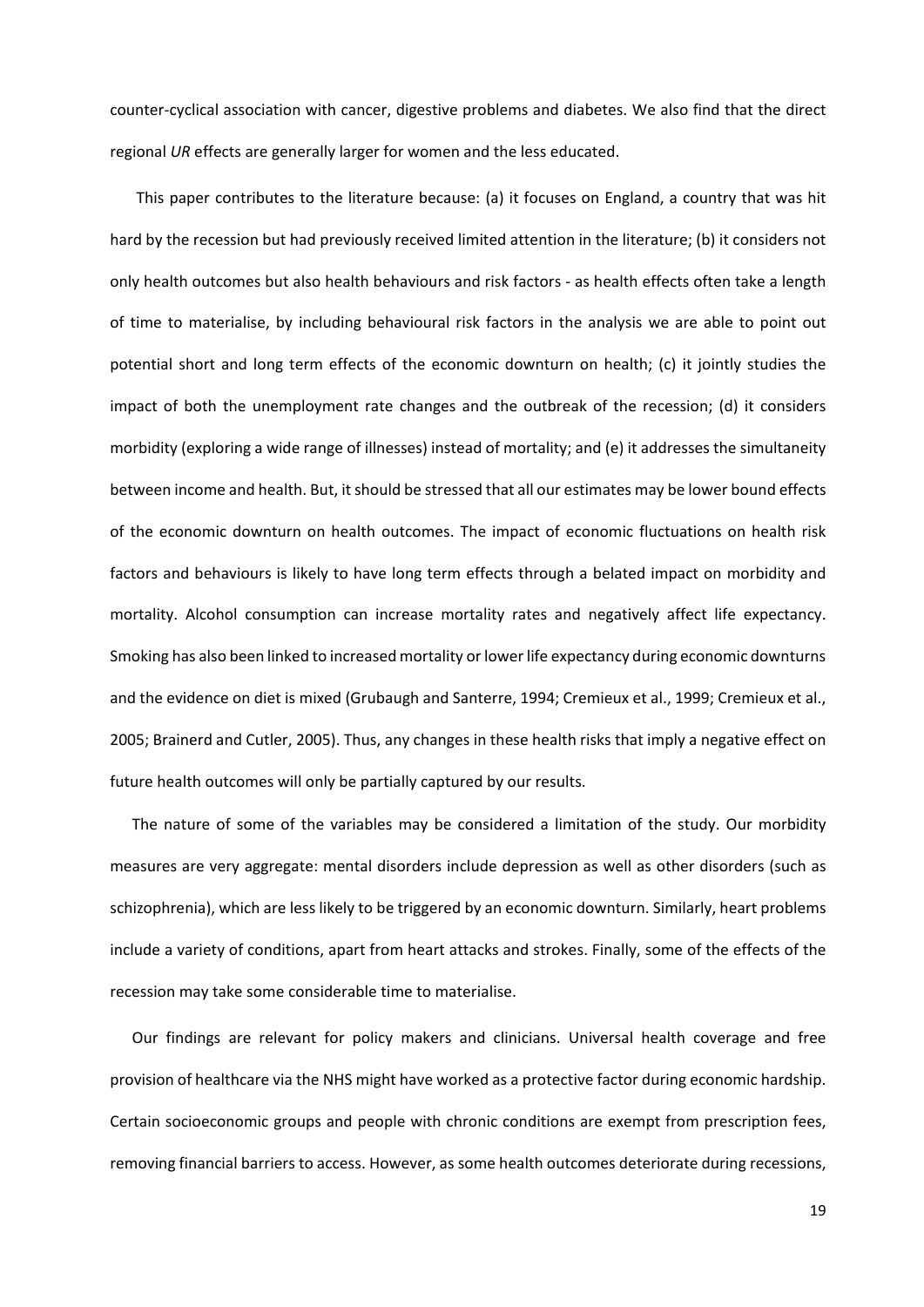demand for health services might increase, leading to longer waiting times, that can further worsen any negative effects. An increase in welfare benefits is another factor that may have protected people during the recession (Cribb et al 2017). All these considerations require further investigation. The fact that the less educated were more vulnerable to the health effects of the recession highlights the need for a policy response. It seems important that this population receive information on health behaviours and risk factors to avoid part of the negative consequences. Our results show that during recessions people tend to reduce alcohol and tobacco consumption. This requires the right level of support from health specialists if these positive behavioural changes are to be preserved beyond the duration of economic downturns.

Other aspects that we do not examine are the impact on suicides or mortality, which has been shown to increase during recessions (Barr et al 2012; Reeves et al 2012; Haaland and Telle 2015; Gerdtham and Johannesson 2005); the protective or damaging effect of different types of jobs or the effect of the unemployment status of one's spouse on health, which should be addressed in future research.

# **7 Conclusion**

The paper studies the changes in individual health experienced in England with the onset of the Great Recession of 2008, providing evidence on the more general question of whether adverse macroeconomic conditions affect health. We capture macroeconomic conditions using regional *UR*, as well as an indicator variable for the onset of the 2008 Great Recession and an interaction term of both. This specification allows us to explore whether the effects of the economic downturn transcend those associated with changes arising purely from worsened regional *UR*s and if the recession altered the relationship between health risks, intermediate health outcomes and UR.

Our results suggest that changes in regional *UR* mainly affect smoking and alcohol intake. The only morbidity indicator significantly associated with changes in regional *UR* is the likelihood of having mental health problems, which decreases with higher regional *UR.* This decrease, nevertheless, is more than offset by its positive relationship with the onset of the recession, resulting in a net increase of mental health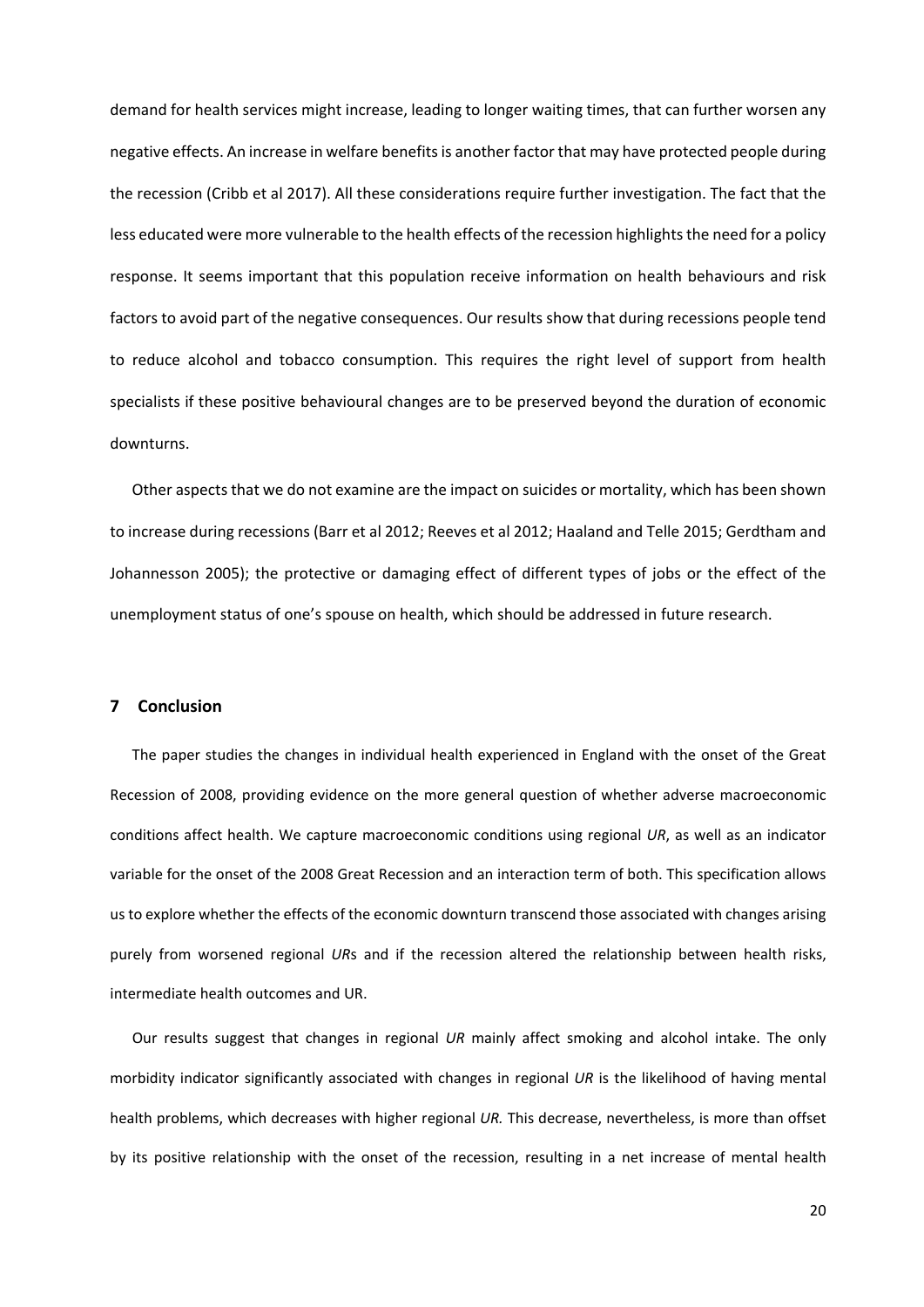problems after 2008. Thus, the increase of mental health problems associated with economic recessions respond to mechanisms that are beyond worsened regional URs.

Turning to the direct impact of the recession onset (rather than *UR*s), results suggest that the start of the recession is associated with worse dietary habits and increased BMI and obesity. It is also associated with a shift away from heavy risky behaviours, favouring moderate smoking and alcohol consumption. There is also an increase in the use of medicines and a higher likelihood of suffering diabetes and mental health problems, all of which are in general experienced more acutely by those with less education and by women.

Overall, our study highlights the impact of the Great Recession on health and health-related risk factors and behaviours in England, confirming the close relationship between health and the economic environment, and thus giving an indication of what may drive future changes in health outcomes due to risk factors shifts originated in the recession.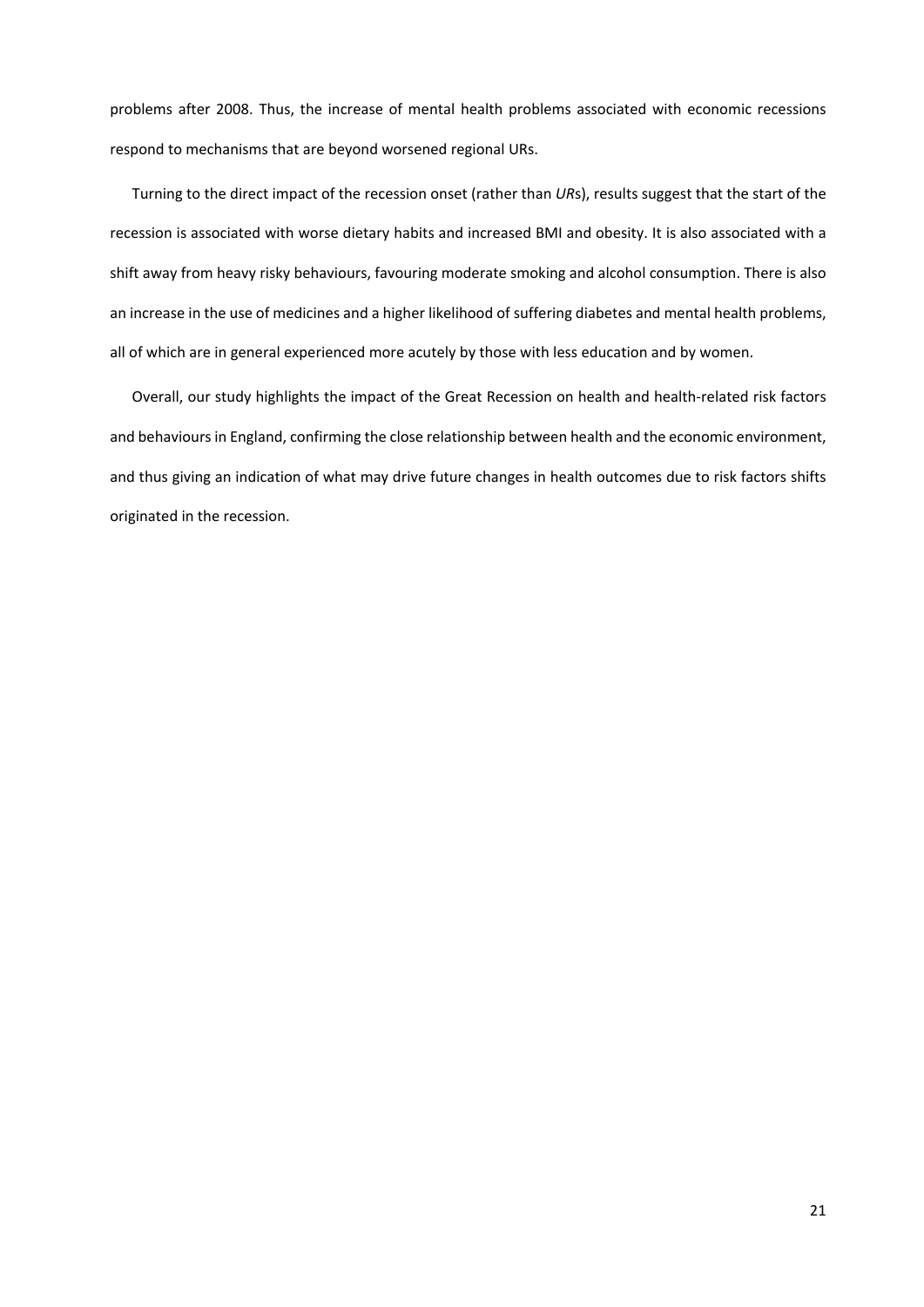# **References**

Antonakakis, N., & Collins, A. (2014). The impact of fiscal austerity on suicide: on the empirics of a modern Greek tragedy. *Social Science & Medicine*, *112*, 39-50.

Antonakakis, N., & Collins, A. (2015). The impact of fiscal austerity on suicide mortality: Evidence across the 'Eurozone periphery'. *Social Science & Medicine*, *145*, 63-78.

Barr, B., Taylor-Robinson, D., Scott-Samuel, A., McKee, M., & Stuckler, D. (2012). Suicides associated with the 2008-10 economic recession in England: time trend analysis. *BMJ, 345*.

Bartley, M., Sacker, A. and Clarke, P. (2004). Employment status, employment conditions, and limiting illness: prospective evidence from the British household panel survey 1991–2001. *Journal of Epidemiology & Community Health*, *58*(6), pp.501-506.

Brainerd, E., & Cutler, D. M. (2005). Autopsy on an empire: understanding mortality in Russia and the former Soviet Union. *The Journal of Economic Perspectives*, *19*(1), 107-130.

Brenner, M. H. (1987). Relation of economic change to Swedish health and social well-being, 1950–1980. *Social Science & Medicine*, *25*(2), 183-195.

Brenner, M. H., & Mooney, A. (1983). Unemployment and health in the context of economic change. *Social Science & Medicine*, *17*(16), 1125-1138.

Bünnings, C., Kleibrink, J. and Weßling, J., 2017. Fear of Unemployment and its Effect on the Mental Health of Spouses. *Health Economics*, *26*(1), pp.104-117.

Burgard, S. A., Brand, J. E., & House, J. S. (2009). Perceived job insecurity and worker health in the United States. *Social Science & Medicine*, *69*(5), 777-785.

Caroli, E. and Godard, M., 2016. Does job insecurity deteriorate health?. *Health Economics*, *25*(2), pp.131- 147.

Cawley, J., Moriya, A. S., & Simon, K. (2015). The impact of the macroeconomy on health insurance coverage: Evidence from the Great Recession. *Health Economics*, *24*(2), 206-223.

Charles, K. K., & DeCicca, P. (2008). Local labor market fluctuations and health: is there a connection and for whom?. *Journal of Health Economics*, *27*(6), 1532-1550

Clayton, M., Liñares-Zegarra, J., & Wilson, J. O. (2015). Does debt affect health? Cross country evidence on the debt-health nexus. *Social Science & Medicine*, *130*, 51-58.

Conti, G., Heckman, J. and Urzua, S. (2010). The education-health gradient. *The American Economic Review*, *100*(2), p.234.

Cremieux, P. Y., Ouellette, P., & Pilon, C. (1999). Health care spending as determinants of health outcomes. *Health Economics*, *8*(7), 627-639.

Cremieux, P. Y., Meilleur, M. C., Ouellette, P., Petit, P., Zelder, M., & Potvin, K. (2005). Public and private pharmaceutical spending as determinants of health outcomes in Canada. *Health Economics*, *14*(2), 107-116.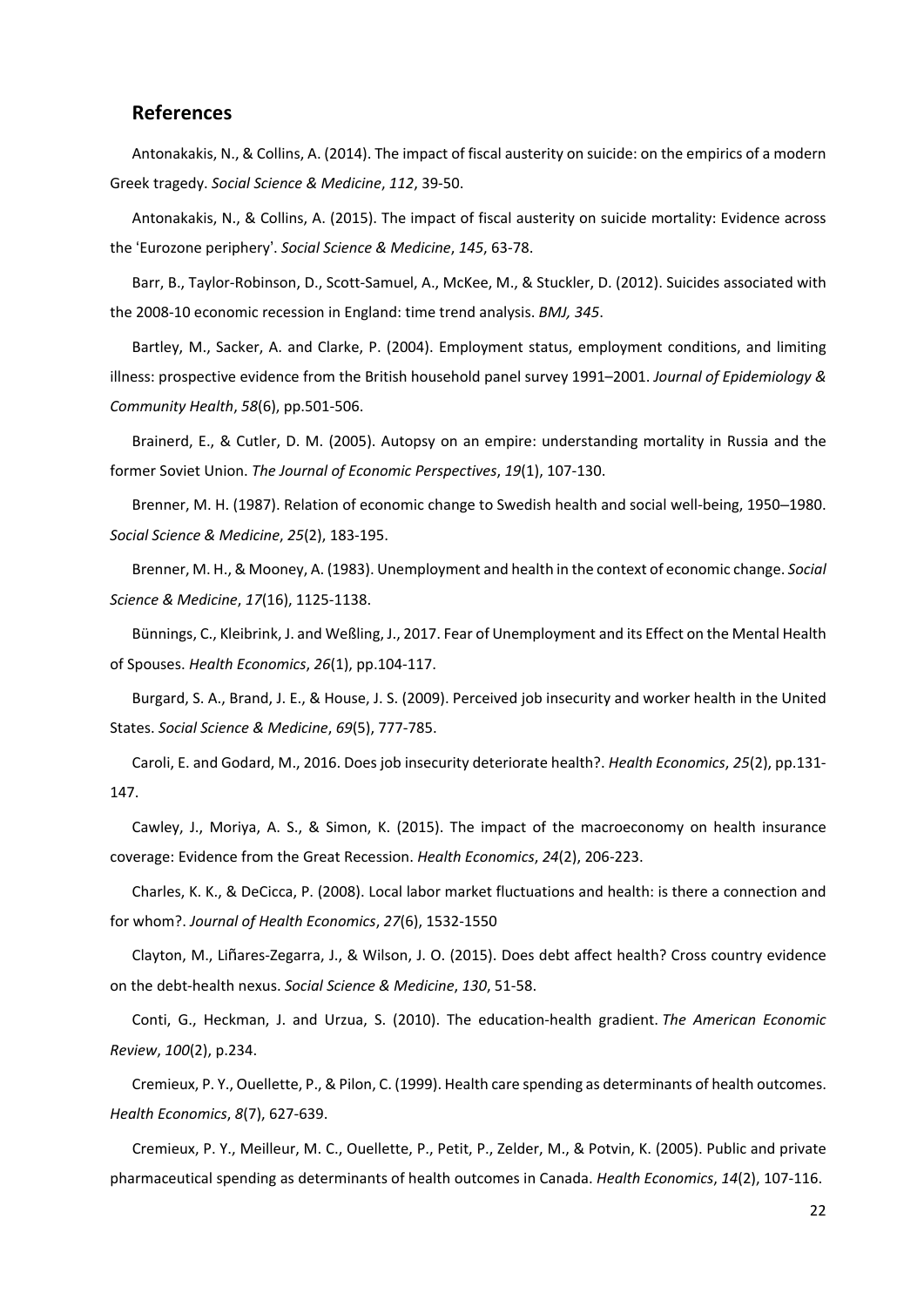Crespo, C.J., Smit, E., Andersen, R.E., Carter-Pokras, O. and Ainsworth, B.E. (2000). Race/ethnicity, social class and their relation to physical inactivity during leisure time: results from the Third National Health and Nutrition Examination Survey, 1988–1994. *American Journal of Preventive Medicine*, *18*(1), pp.46-53.

Cribb J, Hood A, Joyce R, A Keiller (2017) Living Standards, Poverty and Inequality in the UK: 2017. Institute for Fiscal Studies.

Currie, J., & Tekin, E. (2011). *Is the foreclosure crisis making us sick?*. Cambridge, MA: National Bureau of Economic Research.

Currie, J., Duque, V., & Garfinkel, I. (2015). The Great Recession and Mothers' Health. *The Economic Journal*, *125*(588), F311-F346.

Cutler, D.M. and Lleras-Muney, A. (2010). Understanding differences in health behaviors by education. *Journal of Health Economics*, *29*(1), pp.1-28.

Cutler, D. M., Knaul, F., Lozano, R., Méndez, O., & Zurita, B. (2002). Financial crisis, health outcomes and ageing: Mexico in the 1980s and 1990s. *Journal of Public Economics*, *84*(2), 279-303.

Cutler, D. M., Huang, W., & Lleras-Muney, A. (2015). When does education matter? The protective effect of education for cohorts graduating in bad times. *Social Science & Medicine*, *127*, 63-73.

Davalos, M.E. and French, M.T. (2011). This recession is wearing me out! Health-related quality of life and economic downturns, *Journal of Mental Health and Economic Policy*, vol. 14(2), pp. 61-72.

Dávalos, M. E., Fang, H., & French, M. T. (2012). Easing the pain of an economic downturn: macroeconomic conditions and excessive alcohol consumption. *Health Economics*, *21*(11), 1318-1335.

Deaton, A. S., & Paxson, C. H. (1998). Aging and inequality in income and health. *American Economic Review*, 88(2), 248-253.

Economou, A., Nikolaou, A., & Theodossiou, I. (2008). Are recessions harmful to health after all? Evidence from the European Union. *Journal of Economic Studies*, *35*(5), 368-384.

Ettner, S. L. (1996). New evidence on the relationship between income and health. *Journal of Health Economics*, *15*(1), 67-85.

Ettner, S. L. (1997). Measuring the human cost of a weak economy: does unemployment lead to alcohol abuse?. *Social Science & Medicine*, *44*(2), 251-260.

Eurostat (2017) Real GDP Growth Rate. Available at:

<http://ec.europa.eu/eurostat/tgm/table.do?tab=table&init=1&language=en&pcode=tec00115&plugin=1>

Ferrie J, Shipley M, Stansfeld S, Marmot M. Effects of chronic job insecurity and change in job security on self reported health, minor psychiatric morbidity, physiological measures, and health related behaviours in British civil servants: the Whitehall II study. *Journal of Epidemiology and Community Health*. 2002;56(6):450- 454. doi:10.1136/jech.56.6.450.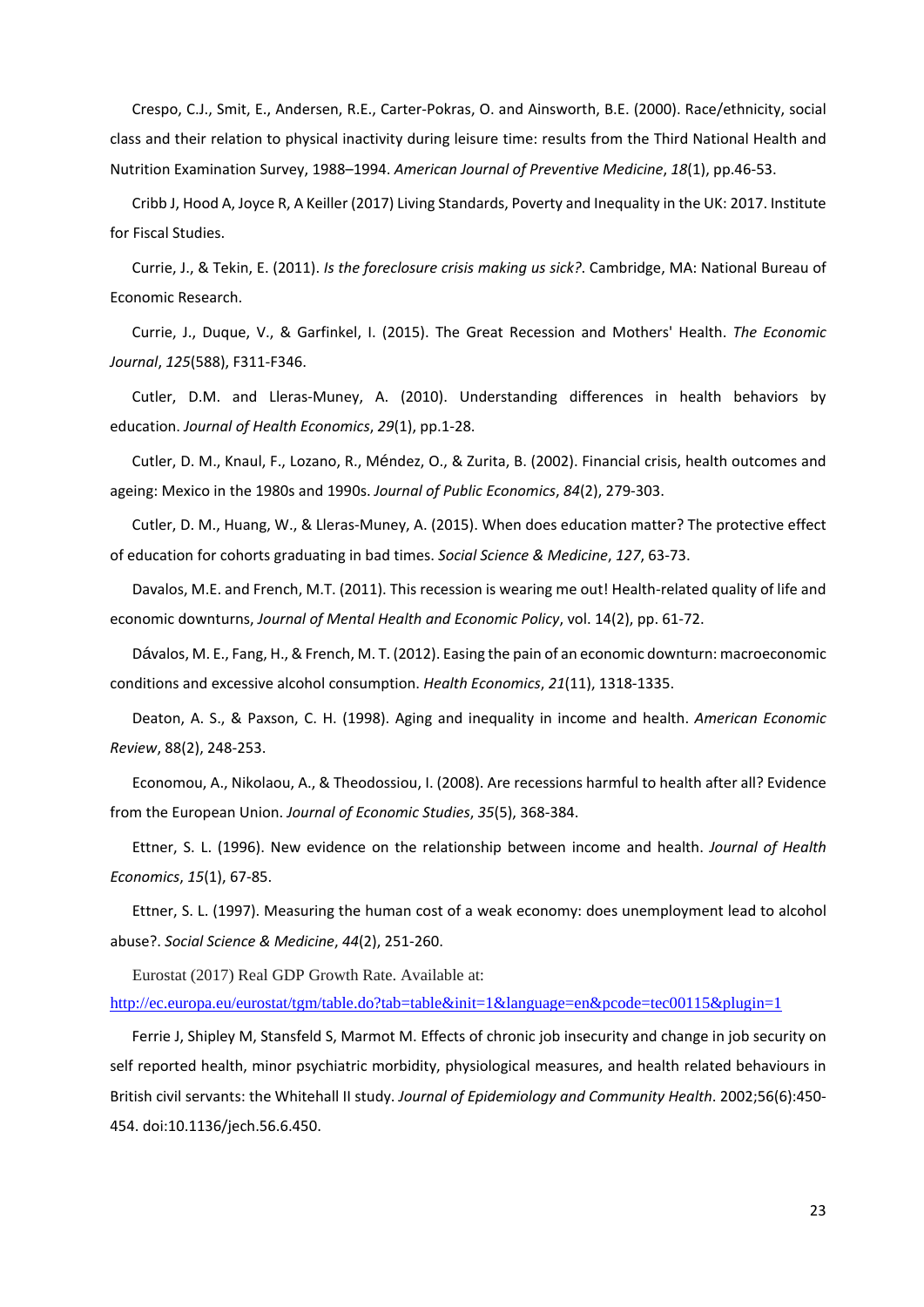Ferrie, J.E., Martikainen, P., Shipley, M.J., Marmot, M.G., Stansfeld, S.A. and Smith, G.D. (2001). Employment status and health after privatisation in white collar civil servants: prospective cohort study. *BMJ*, *322*(7287), p.647.

Ferrie, J. E., Shipley, M. J., Marmot, M. G., Stansfeld, S., & Smith, G. D. (1998a). The health effects of major organisational change and job insecurity. *Social Science & Medicine*, *46*(2), 243-254.

Ferrie, J.E., Shipley, M.J., Marmot, M.G., Stansfeld, S.A. and Smith, G.D., 1998b. An uncertain future: the health effects of threats to employment security in white-collar men and women. *American Journal of Public Health*, *88*(7), pp.1030-1036.

Ferrie, J.E., Shipley, M.J., Marmot, M.G., Stansfeld, S. and Smith, G.D., 1995. Health effects of anticipation of job change and non-employment: longitudinal data from the Whitehall II study*. BMJ*, *311*(7015), pp.1264- 1269.

Galobardes, B., Smith, G. D., & Lynch, J. W. (2006). Systematic review of the influence of childhood socioeconomic circumstances on risk for cardiovascular disease in adulthood. *Annals of epidemiology*, *16*(2), 91-104.

Gerdtham, U. G., & Ruhm, C. J. (2006). Deaths rise in good economic times: evidence from the OECD. *Economics & Human Biology*, *4*(3), 298-316.

Gerdtham, U. G., & Johannesson, M. (2005). Business cycles and mortality: results from Swedish microdata. *Social Science & Medicine*, *60*(1), 205-218.

[Gili M,](https://www.ncbi.nlm.nih.gov/pubmed/?term=Gili%20M%5BAuthor%5D&cauthor=true&cauthor_uid=23132877) [Roca M,](https://www.ncbi.nlm.nih.gov/pubmed/?term=Roca%20M%5BAuthor%5D&cauthor=true&cauthor_uid=23132877) [Basu S,](https://www.ncbi.nlm.nih.gov/pubmed/?term=Basu%20S%5BAuthor%5D&cauthor=true&cauthor_uid=23132877) [McKee M,](https://www.ncbi.nlm.nih.gov/pubmed/?term=McKee%20M%5BAuthor%5D&cauthor=true&cauthor_uid=23132877) [Stuckler D](https://www.ncbi.nlm.nih.gov/pubmed/?term=Stuckler%20D%5BAuthor%5D&cauthor=true&cauthor_uid=23132877)*, (2013).* The mental health risks of economic crisis in Spain: evidence from primary care centres, 2006 and 2010. *The European Journal of Public Health.* 23(1), 103-8.

Glymour, M.M., Avendano, M., Haas, S. and Berkman, L.F. (2008). Lifecourse social conditions and racial disparities in incidence of first stroke. *Annals of epidemiology*, *18*(12), pp.904-912.

Grubaugh, S. G., & Santerre, R. E. (1994). Comparing the performance of health care systems: an alternative approach. *Southern Economic Journal*, 1030-1042.

Haaland, V. F., & Telle, K. (2015). Pro-cyclical mortality across socioeconomic groups and health status. *Journal of Health Economics*, *39*, 248-258.

Hessel, P., Vandoros, S., & Avendano, M. (2014). The differential impact of the financial crisis on health in Ireland and Greece: a quasi-experimental approach. *Public Health*, *128*(10), 911-919.

Jeffreys, M., Stevanovic, V., Tobias, M., Lewis, C., Ellison-Loschmann, L., Pearce, N. and Blakely, T. (2005). Ethnic inequalities in cancer survival in New Zealand: linkage study. *American Journal of Public Health*, *95*(5), pp.834-837.

Johnston, L.D., Delva, J. and O'Malley, P.M. (2007). Sports participation and physical education in American secondary schools: current levels and racial/ethnic and socioeconomic disparities. *American journal of preventive medicine*, *33*(4), pp.S195-S208.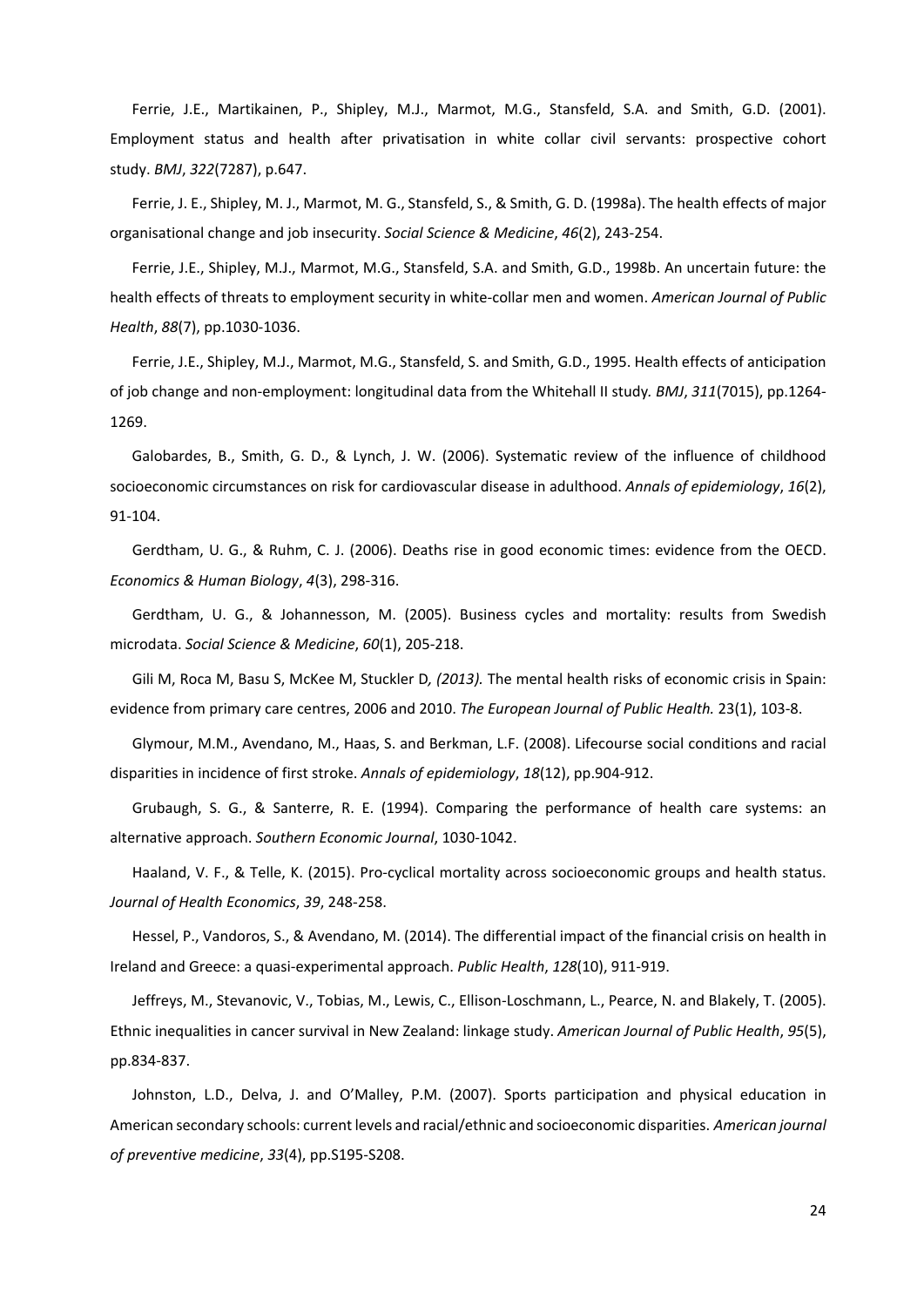Jónsdóttir, S., & Ásgeirsdóttir, T. L. (2014). The effect of job loss on body weight during an economic collapse. *The European Journal of Health Economics*, *15*(6), 567-576.

Kandrack, M.A., Grant, K.R. and Segall, A. (1991). Gender differences in health related behaviour: some unanswered questions. *Social Science & Medicine*, *32*(5), pp.579-590.

Kaplan, R.M. and Kronick, R.G. (2006). Marital status and longevity in the United States population. *Journal of Epidemiology & Community Health*, *60*(9), pp.760-765.

Lansdall-Welfare, T., Lampos, V., & Cristianini, N. (2012, April). Effects of the Recession on Public Mood in the UK. In *Proceedings of the 21st International Conference on World Wide Web* (pp. 1221-1226). ACM.

Lopez-Bernal, J. A., Gasparrini, A., Artundo, C. M., & McKee, M. (2013). The effect of the late 2000s financial crisis on suicides in Spain: an interrupted time-series analysis. *The European Journal of Public Health*, 23(5), 732 – 736.

Lynch, J., Smith, G. D., Harper, S. A., Hillemeier, M., Ross, N., Kaplan, G. A., & Wolfson, M. (2004). Is income inequality a determinant of population health? Part 1. A systematic review. *Milbank Quarterly*, *82*(1), 5-99.

Marmot, M. (2002). The influence of income on health: views of an epidemiologist. *Health Affairs*, *21*(2), 31-46.

McDonough, P. and Walters, V. (2001). Gender and health: reassessing patterns and explanations. *Social Science & Medicine*, *52*(4), pp.547-559.

McInerney, M., Mellor, J.M. and Nicholas, L.H. (2013). Recession depression: mental health effects of the 2008 stock market crash, *Journal of Health Economics*, vol. 32(6), pp. 1090-104.

McInerney, M., & Mellor, J. M. (2012). Recessions and seniors' health, health behaviors, and healthcare use: Analysis of the Medicare Current Beneficiary Survey. *Journal of Health Economics*, *31*(5), 744-751.

Modrek, S., Hamad, R., & Cullen, M. R. (2015). Psychological Well-Being During the Great Recession: Changes in Mental Health Care Utilization in an Occupational Cohort. *American Journal of Public Health*, *105*(2), 304-310.

Molloy, G.J., Stamatakis, E., Randall, G. and Hamer, M., 2009. Marital status, gender and cardiovascular mortality: behavioural, psychological distress and metabolic explanations. *Social Science & Medicine*, *69*(2), pp.223-228.

Moon, J.R., Glymour, M.M., Subramanian, S.V., Avendaño, M. and Kawachi, I. (2012). Transition to retirement and risk of cardiovascular disease: Prospective analysis of the US health and retirement study. *Social Science & Medicine*, *75*(3), pp.526-530.

National Audit Office (2017) Taxpayer support for UK Banks: FAQ. Available at: <https://www.nao.org.uk/highlights/taxpayer-support-for-uk-banks-faqs/> Accessed 7 July 2017

Neumayer, E. (2004). Recessions lower (some) mortality rates: evidence from Germany. *Social Science & Medicine*, *58*(6), 1037-1047.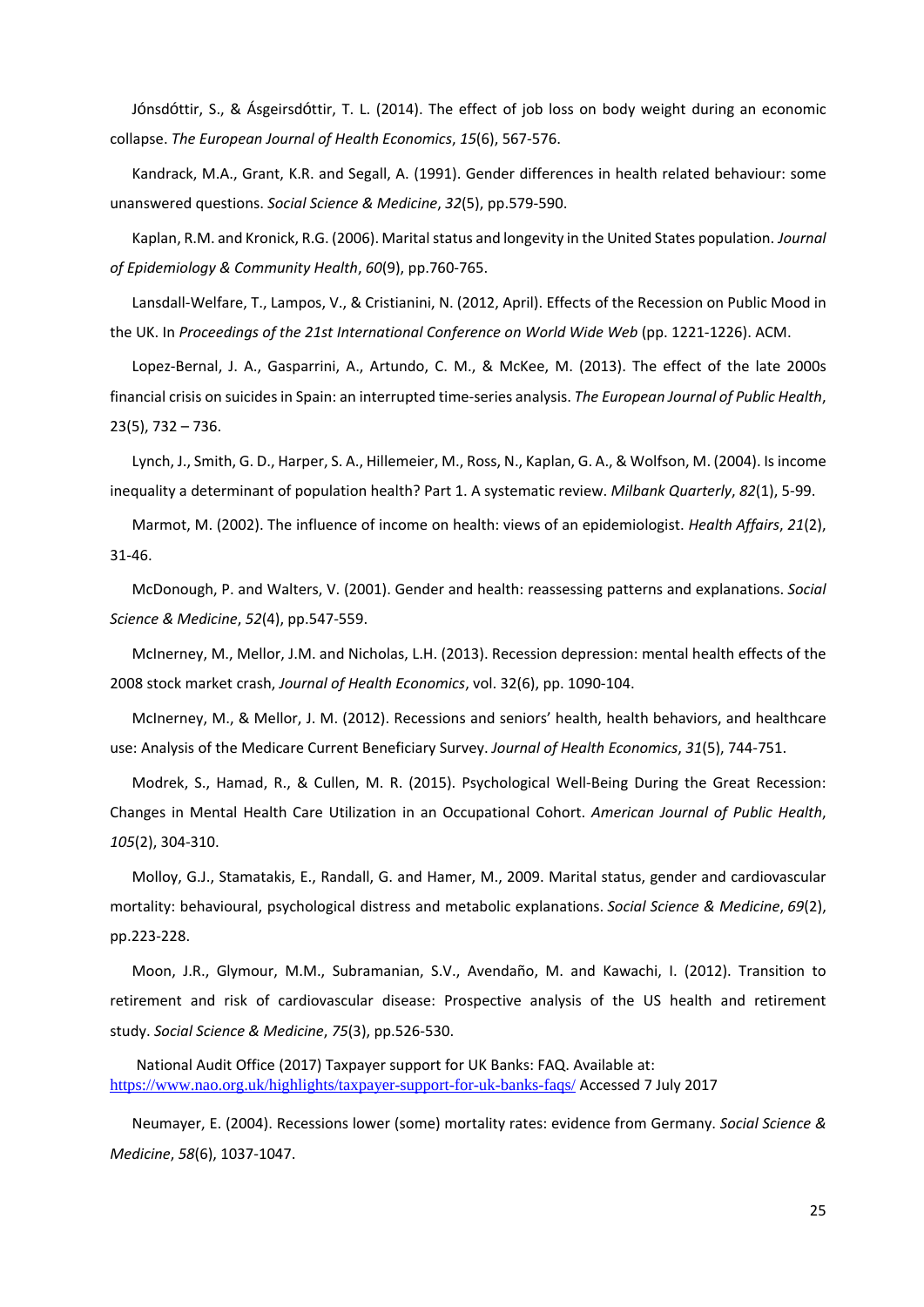Pabilonia, S. W. (2015). Teenagers' Risky Health Behaviors and Time Use During the Great Recession. *Available at SSRN 2599775.*

Pollack, C.E., Chideya, S., Cubbin, C., Williams, B., Dekker, M. and Braveman, P. (2007). Should health studies measure wealth?: A systematic review. *American Journal of Preventive Medicine,* 33(3), pp.250-264.

Poterba, J. and A. Samwick (1999). "Taxation and household portfolio composition: U.S. evidence from the 1980s and 1990s." National Bureau of Economic Research Working Paper No. 7392.

Public Health England (2016), *<https://www.gov.uk/government/news/phe-launches-one-you>*

Reeves, A., McKee, M., Gunnell, D., Chang, S. S., Basu, S., Barr, B., & Stuckler, D. (2014). Economic shocks, resilience, and male suicides in the Great Recession: cross-national analysis of 20 EU countries. *The European Journal of Public Health*, *25*(3), 404-409.

Reeves, A., Stuckler, D., McKee, M., Gunnell, D., Chang, S. S., & Basu, S. (2012). Increase in state suicide rates in the USA during economic recession. *The Lancet*, *380*(9856), 1813-1814.

Regidor, E., Barrio, G., Bravo, M. J., & de la Fuente, L. (2014). Has health in Spain been declining since the economic crisis?. *Journal of Epidemiology and Community Health*, *68*(3), 280-282.

Ruhm, C. J. (2000). Are recessions good for your health?. *The Quarterly Journal of Economics*, *115*(2), 617- 650.

Ruhm, C. J., & Black, W. E. (2002). Does drinking really decrease in bad times? *Journal of Health Economics*, *21*(4), 659-678.

Ruhm, C. J. (2003). Good times make you sick. *Journal of Health Economics*, *22*(4), 637-658.

Ruhm, C. J. (2005). Healthy living in hard times. *Journal of Health Economics*, *24*(2), 341-363.

Ruhm, C. J. (2015). Recessions, healthy no more?. *Journal of Health Economics*, *42*, 17-28.

Seligman, H. K., Bolger, A. F., Guzman, D., López, A., & Bibbins-Domingo, K. (2014). Exhaustion of food budgets at month's end and hospital admissions for hypoglycemia. *Health Affairs*, *33*(1), 116-123.

Simou, E., & Koutsogeorgou, E. (2014). Effects of the economic crisis on health and healthcare in Greece in the literature from 2009 to 2013: A systematic review. *Health Policy*, *115*(2), 111-119.

Stevens, A. H., Miller, D. L., Page, M. E., & Filipski, M. (2015). The best of times, the worst of times: Understanding pro-cyclical mortality. *American Economic Journal: Economic Policy*, *7*(4), 279-311.

Stuckler, D., Basu, S., Suhrcke, M., Coutts, A., & McKee, M. (2011). Effects of the 2008 recession on health: a first look at European data. *The Lancet*, *378*(9786), 124-125.

Suhrcke, M., & Stuckler, D. (2012). Will the recession be bad for our health? It depends. *Social Science & Medicine*, *74*(5), 647-653.

Svensson, M. (2007). Do not go breaking your heart: do economic upturns really increase heart attack mortality?. *Social Science & Medicine*, *65*(4), 833-841.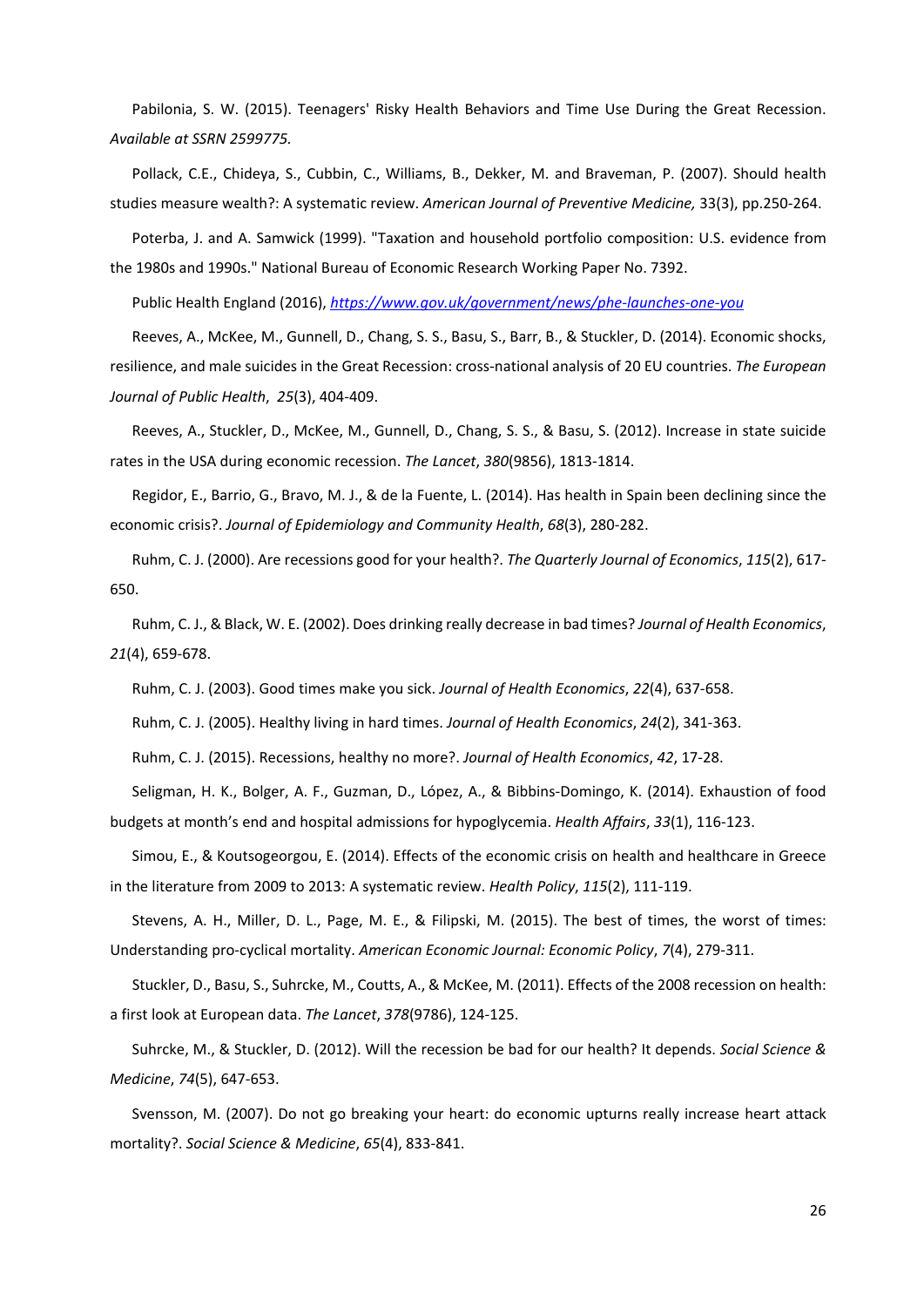Tapia Granados JA. (2005). Increasing mortality during the expansions of the US economy, 1900–1996. *International Journal of Epidemiology,* 34, 1194–202.

Tapia Granados JA, Diez Roux AV (2009). Life and death during the Great Depression. *Proceedings of the National Academy of Sciences*, *106*(41), 17290-17295.

Toffolutti, V., & Suhrcke, M. (2014). Assessing the short term health impact of the Great Recession in the European Union: A cross-country panel analysis. *Preventive Medicine*, *64*, 54-62.

Vahtera, J., Kivimaki, M., & Pentti, J. (1997). Effect of organisational downsizing on health of employees. *The Lancet*, *350*(9085), 1124-1128.

Vandoros, S., Hessel, P., Leone, T., & Avendano, M. (2013). Have health trends worsened in Greece as a result of the financial crisis? A quasi-experimental approach. *The European Journal of Public Health,* 23(5), 727-731.

Vandoros, S., Kavetsos, G., & Dolan, P. (2014). Greasy roads: The impact of bad financial news on road traffic accidents. *Risk Analysis* 34(3) 556-566.

Vandoros, S. and Kavetsos, G., (2015). Now or later? Understanding the etiologic period of suicide. *Preventive Medicine Reports*, *2*, pp.809-811.

Westerlund, H., Kivimäki, M., Singh-Manoux, A., Melchior, M., Ferrie, J.E., Pentti, J., Jokela, M., Leineweber, C., Goldberg, M., Zins, M. and Vahtera, J. (2009). Self-rated health before and after retirement in France (GAZEL): a cohort study. *The Lancet*, *374*(9705), pp.1889-1896.

Xu, X. (2013). The business cycle and health behaviors, *Social Science & Medicine*, 77, 126-136.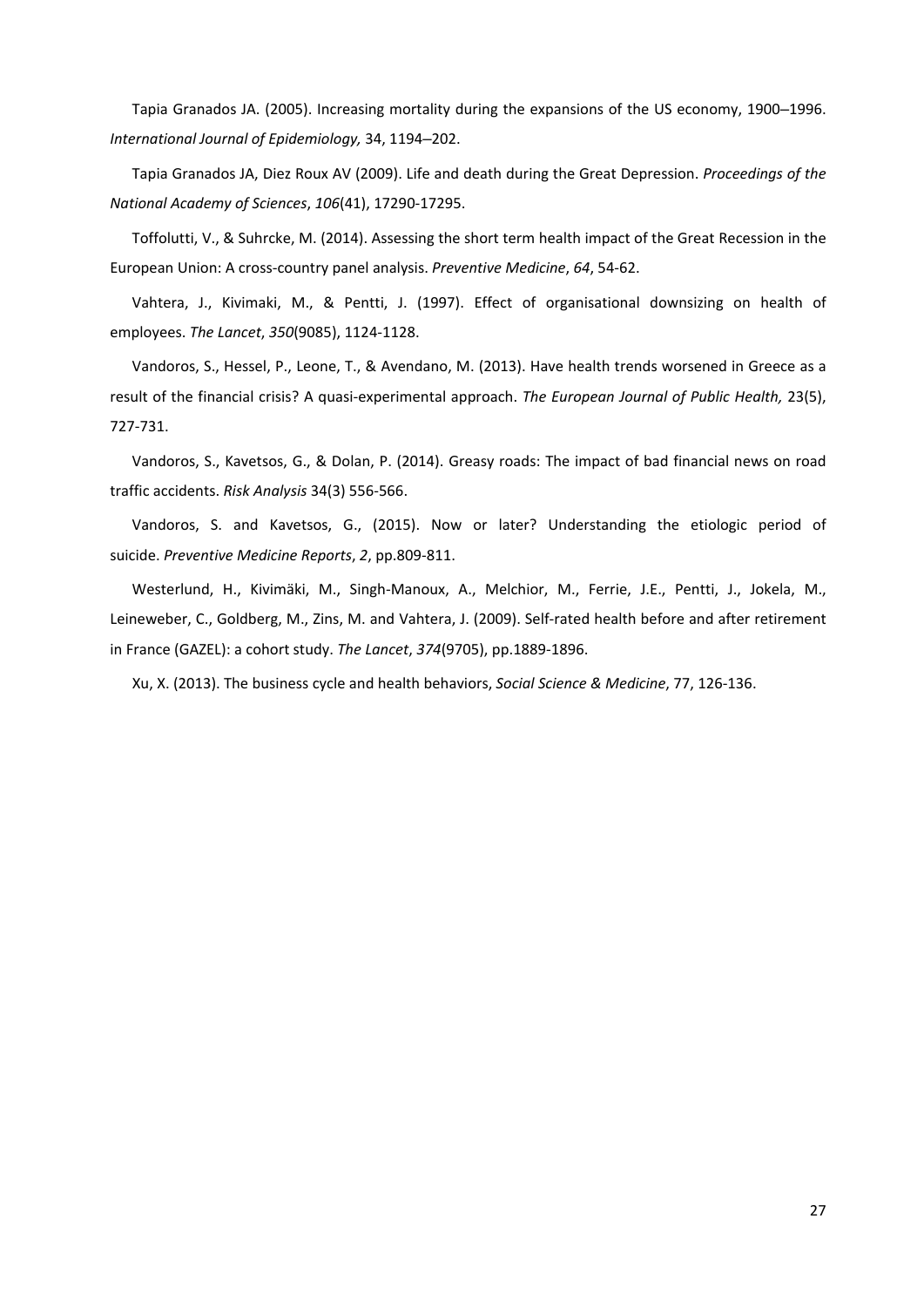# **Appendix**

| Table A1. Descriptive Statistics: health risks, behaviours and morbidity indicators |  |
|-------------------------------------------------------------------------------------|--|
|-------------------------------------------------------------------------------------|--|

|                                             |                                                                                                |       | pre-2008    |              |             | post-2008   |       |                               |
|---------------------------------------------|------------------------------------------------------------------------------------------------|-------|-------------|--------------|-------------|-------------|-------|-------------------------------|
|                                             |                                                                                                | (1)   | (2)         | (3)          | (4)         | (5)         | (6)   | (7)                           |
|                                             |                                                                                                | Mean  | <b>SDev</b> | $\mathsf{N}$ | <b>Mean</b> | <b>SDev</b> | N     | <b>Difference</b><br>in means |
| Health<br>Risks<br>and<br><b>Behaviours</b> |                                                                                                |       |             |              |             |             |       |                               |
| Vegetables                                  | Portions of vegetables eaten<br>yesterday                                                      | 1.43  | 1.18        | 61868        | 1.51        | 1.24        | 29176 | ***                           |
| Fruit                                       | Portions of fruits eaten yesterday                                                             | 2.12  | 1.87        | 61869        | 2.09        | 1.79        | 29176 | $***$                         |
| <b>BMI</b>                                  | weight/height^2                                                                                | 26.97 | 4.92        | 56275        | 27.36       | 5.17        | 36809 | ***                           |
| Overweight                                  | $=1$ if BMI betweeen 25 and 29.9                                                               | 38.2% | 49.0%       | 56275        | 38.1%       | 49.0%       | 36809 |                               |
| Obese                                       | $=1$ if BMI between 30 and 39.9                                                                | 21.7% | 41.0%       | 56275        | 23.5%       | 42.0%       | 36809 | $***$                         |
| Severely Obese                              | $=1$ if BMI above 40                                                                           | 1.9%  | 14.0%       | 56275        | 2.6%        | 16.0%       | 36809 | ***                           |
| Cigdaily                                    | Daily number of cigarettes                                                                     | 13.34 | 7.73        | 15411        | 12.19       | 7.21        | 8582  | ***                           |
| Light Smoker                                | =1 if the respondant consumes less<br>than 10 cigarettes daily                                 | 30.3% | 46.0%       | 15411        | 34.0%       | 48.0%       | 8582  | $***$                         |
| Moderate Smoker                             | =1 if the respondant consumes<br>between 10 and 20 cigarettes daily                            | 40.6% | 49.0%       | 15411        | 42.0%       | 49.0%       | 8582  | $***$                         |
| <b>Heavy Smoker</b>                         | =1 if the respondant consumes more<br>than 20 cigarettes daily                                 | 29.0% | 45.0%       | 15411        | 23.5%       | 42.0%       | 8582  | ***                           |
| Not drinking                                | =1 if respondent did not drink during<br>last week                                             | 32.2% | 46.0%       | 63008        | 36.0%       | 48.0%       | 42359 | ***                           |
| Light drinking                              | $=$ 1 if respondent drunk up to 4 (3)<br>units of alcohol last week for men<br>(women)         | 31.8% | 47.0%       | 63008        | 28.8%       | 45.0%       | 42359 | ***                           |
| Moderate drinking                           | =1 if respondent drunk between 4<br>and 8 (3 and 6) alcohol units last<br>week for men (women) | 19.2% | 39.0%       | 63008        | 17.2%       | 38.0%       | 42359 | ***                           |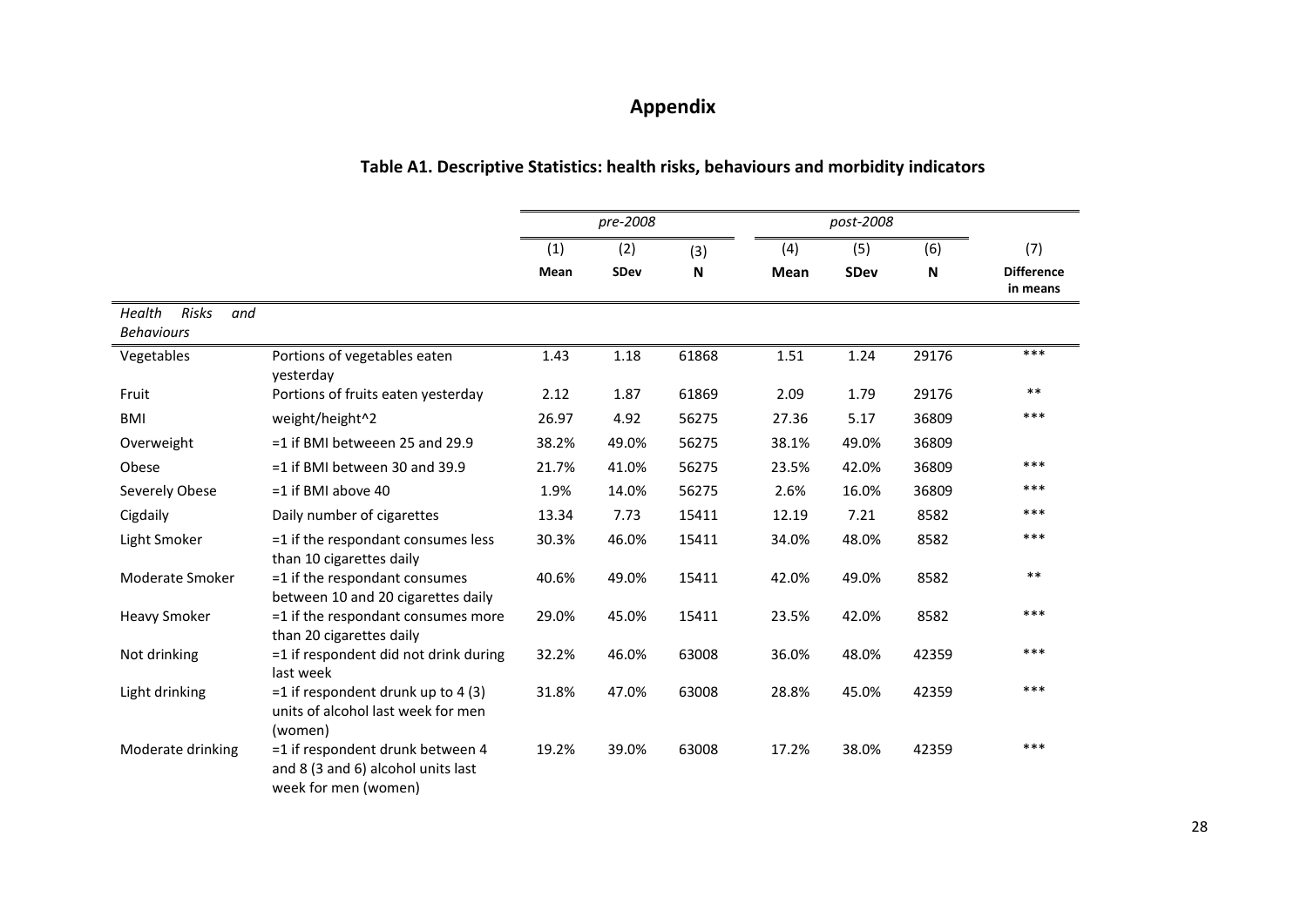| Heavy drinking         | $=$ 1 if respondent drunk above 8 (6)<br>alcohol units last week for men<br>(women) | 16.7% | 37.0%  | 63008 | 18.0% | 38.0%  | 42359 | ***    |
|------------------------|-------------------------------------------------------------------------------------|-------|--------|-------|-------|--------|-------|--------|
| <b>Health Outcomes</b> |                                                                                     |       |        |       |       |        |       |        |
| <b>Medicines</b>       | Number of medicines                                                                 | 1.47  | 2.24   | 46478 | 1.87  | 2.69   | 30809 | $***$  |
| Cancer                 | $=$ 1 if the respondant suffers from<br>Cancer                                      | 1.97% | 13.89% | 63881 | 2.16% | 14.55% | 42669 | $***$  |
| Digestive              | $=$ 1 if the respondant suffers from<br><b>Digestive Problems</b>                   | 5.14% | 22.08% | 63881 | 4.87% | 21.52% | 42669 | $\ast$ |
| <b>Diabetes</b>        | =1 if the respondant suffers from<br><b>Diabetes</b>                                | 3.90% | 19.30% | 63863 | 5.04% | 21.00% | 42667 | $***$  |
| High BP                | =1 if the respondant from High Blood<br>Pressure                                    | 7.01% | 25.54% | 63863 | 7.00% | 25.60% | 42667 |        |
| Heart                  | =1 if the respondantt suffers from<br>Heart problems                                | 5.90% | 23.58% | 63863 | 6.03% | 23.79% | 42667 |        |
| Mental                 | =1 if the respondant suffers from<br>Mental Health problems                         | 3.40% | 18.00% | 63863 | 4.62% | 21.00% | 42667 | $***$  |

*Notes:* Descriptive statistics are presented for the pooled sample. Sample includes individuals aged 16 and above. Time period 2001-2013, except for vegetables and fruit consumption for which data covers 2001-2011. Column (7) shows the test for the difference in sample means. Significance levels: \*\*\* p<0.01, \*\* p<0.05, \* p<0.1.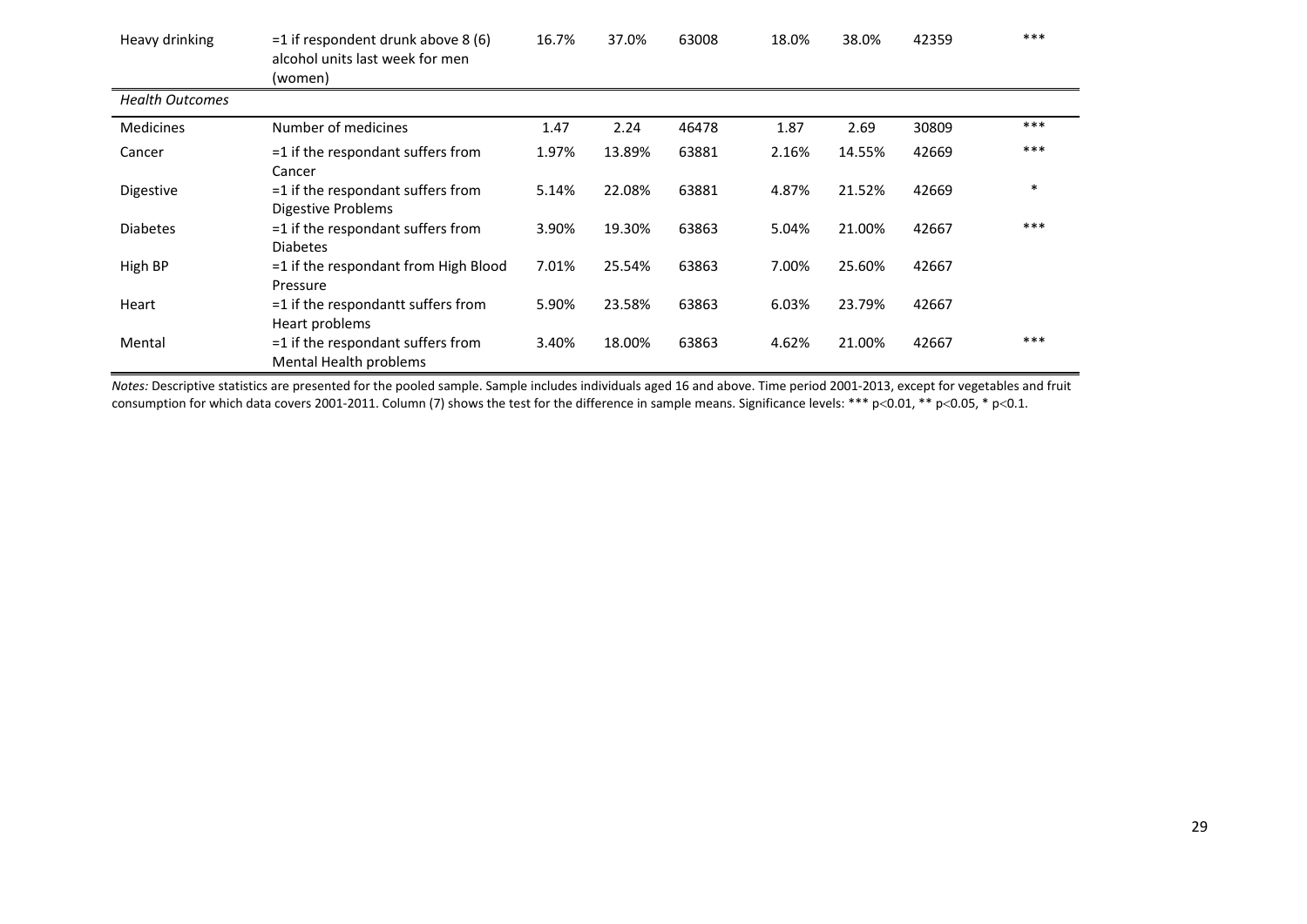# **Tables**

|                   |                  | (1)       | (2)          | (3)          | (4)       | (5)         |
|-------------------|------------------|-----------|--------------|--------------|-----------|-------------|
|                   | $\boldsymbol{N}$ | UR(t)     | d08          | $d08\#UR(t)$ | $UR(t-1)$ | d08#UR(t-1) |
| <b>Vegetables</b> | 91,044           |           |              |              |           |             |
| $UR(t/t-1)$       |                  | $-0.0090$ |              |              | $-0.0001$ |             |
|                   |                  | (0.010)   |              |              | (0.009)   |             |
| d08               |                  |           | 0.0151       | $0.0916*$    |           | $0.1001*$   |
|                   |                  |           | (0.017)      | (0.051)      |           | (0.054)     |
| UR at d08=0       |                  |           |              | $-0.0017$    |           | 0.0032      |
|                   |                  |           |              | (0.011)      |           | (0.009)     |
| UR at $d08=1$     |                  |           |              | $-0.0018$    |           | 0.0034      |
|                   |                  |           |              | (0.012)      |           | (0.010)     |
| <b>Fruit</b>      | 91,045           |           |              |              |           |             |
| $UR(t/t-1)$       |                  | 0.0073    |              |              | $-0.0071$ |             |
|                   |                  | (0.014)   |              |              | (0.013)   |             |
| d08               |                  |           | $-0.1120***$ | $-0.1962***$ |           | $-0.1774**$ |
|                   |                  |           | (0.023)      | (0.068)      |           | (0.073)     |
| UR at $d08=0$     |                  |           |              | $-0.0020$    |           | $-0.0107$   |
|                   |                  |           |              | (0.016)      |           | (0.013)     |
| UR at d08=1       |                  |           |              | $-0.0019$    |           | $-0.0100$   |
|                   |                  |           |              | (0.015)      |           | (0.013)     |
| <b>BMI</b>        | 93,084           |           |              |              |           |             |
| $UR(t/t-1)$       |                  | $-0.0571$ |              |              | $-0.0321$ |             |
|                   |                  | (0.0503)  |              |              | (0.0458)  |             |
| d08               |                  |           | $0.752***$   | $0.933***$   |           | $0.879***$  |
|                   |                  |           | (0.0932)     | (0.234)      |           | (0.252)     |
| UR at d08=0       |                  |           |              | $-0.0531$    |           | $-0.0288$   |
|                   |                  |           |              | (0.0574)     |           | (0.0480)    |
| UR at d08=1       |                  |           |              | $-0.0531$    |           | $-0.0288$   |
|                   |                  |           |              | (0.0574)     |           | (0.0480)    |
| <b>Overweight</b> | 93,084           |           |              |              |           |             |
| $UR(t/t-1)$       |                  | 0.0029    |              |              | 0.0014    |             |
|                   |                  | (0.004)   |              |              | (0.004)   |             |
| d08               |                  |           | $-0.0248***$ | $-0.0461**$  |           | $-0.0533**$ |
|                   |                  |           | (0.008)      | (0.020)      |           | (0.022)     |
| UR at d08=0       |                  |           |              | 0.0006       |           | $-0.0006$   |
|                   |                  |           |              | (0.005)      |           | (0.004)     |
| UR at $d08=1$     |                  |           |              | 0.0006       |           | $-0.0006$   |

# **Table 1. AMEs Health Risks and Behaviours (I): Diet and BMI**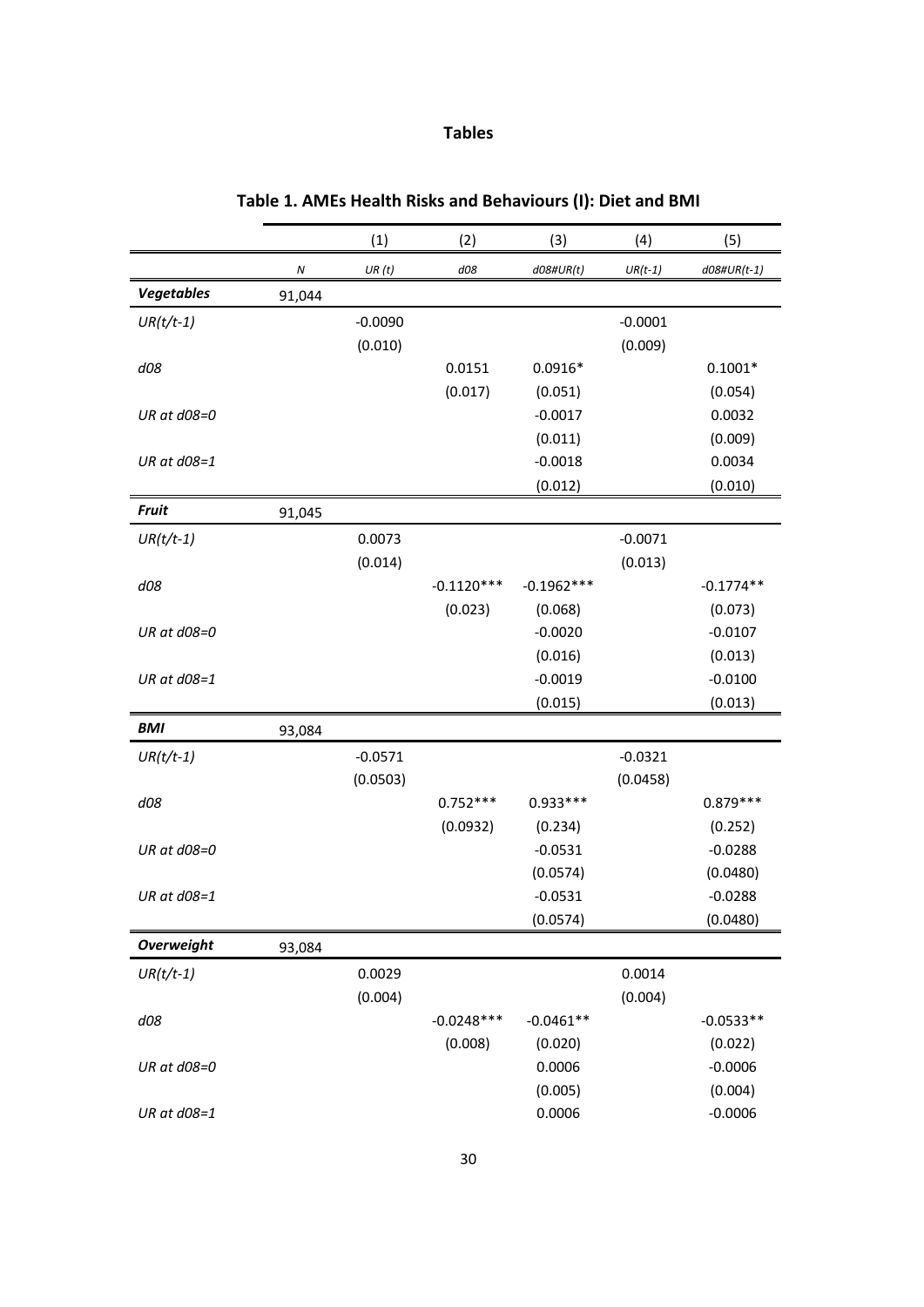|                       |        |           |             | (0.005)     |           | (0.004)     |
|-----------------------|--------|-----------|-------------|-------------|-----------|-------------|
| <b>Obese</b>          | 93,084 |           |             |             |           |             |
| $UR(t/t-1)$           |        | $-0.0032$ |             |             | $-0.0011$ |             |
|                       |        | (0.004)   |             |             | (0.004)   |             |
| d08                   |        |           | $0.0336***$ | $0.0406**$  |           | $0.0367*$   |
|                       |        |           | (0.007)     | (0.018)     |           | (0.019)     |
| UR at $d08=0$         |        |           |             | $-0.0035$   |           | $-0.0011$   |
|                       |        |           |             | (0.004)     |           | (0.004)     |
| UR at $d08=1$         |        |           |             | $-0.0038$   |           | $-0.0012$   |
|                       |        |           |             | (0.005)     |           | (0.004)     |
| <b>Severely Obese</b> | 93,084 |           |             |             |           |             |
| $UR(t/t-1)$           |        | $-0.0012$ |             |             | $-0.0010$ |             |
|                       |        | (0.001)   |             |             | (0.001)   |             |
| d08                   |        |           | $0.0140***$ | $0.0236***$ |           | $0.0260***$ |
|                       |        |           | (0.003)     | (0.006)     |           | (0.007)     |
| UR at d08=0           |        |           |             | 0.0000      |           | $-0.0000$   |
|                       |        |           |             | (0.001)     |           | (0.001)     |
| UR at d08=1           |        |           |             | 0.0000      |           | $-0.0001$   |
|                       |        |           |             | (0.003)     |           | (0.002)     |

Note: Models for vegetables and fruit are estimated using IV Tobit, BMI is estimated using 2SLS methods, all others using IV Probit. Columns (1) and (4) show the AMEs related to the estimated coefficients of the regression using URt and URt-1 only, respectively. Column (2) shows the AMEs when including d08 only. Columns (3) and (5) show the AMEs when the URt or URt-1, d08 and their interaction are included. Refer to Table B2 in the Online Appendix for estimated coefficients. The AME is computed as the partial effect of the relevant economic variable on the corresponding health measure. In columns (3) and (5) where the interaction is included, the partial effect is for the UR evaluated first when d08 equals 0 and then when d08 is equal to 1. This is to reflect on potential differences of the UR before and after the Great Recession. Robust standard errors are reported in parenthesis. Estimation clustered by household. Socio-economic controls included: log of income, gender, age, household size, marital status (single, married, separated/divorced, widow), ethnicity (white, mixed, black/black British, Asian/Asian British, other), education (no qualifications, GCSE, Alevel, degree or higher, foreign degree, FT education), economic activity (employed, unemployed, retired, inactive) and whether the individual suffers from a long-standing illness. Time and regional dummies also included. Reference categories Single, White, No Qualifications, Employed. Time and regional dummies included. The p-value of the test of exogeneity of income variable (H0: exogenous) is 0 across all specifications. N indicates number of observations. \*\*\* p<0.01, \*\* p<0.05, \*p<0.1. Vegetables and fruits' estimates are based on study period 2001-2011. Adding 2013 yields results qualitatively identical in sign and significance to those obtained using only years 2000 to 2011.

# **Table 2. AMEs Health Risks and Behaviours (II): Smoking and Alcohol**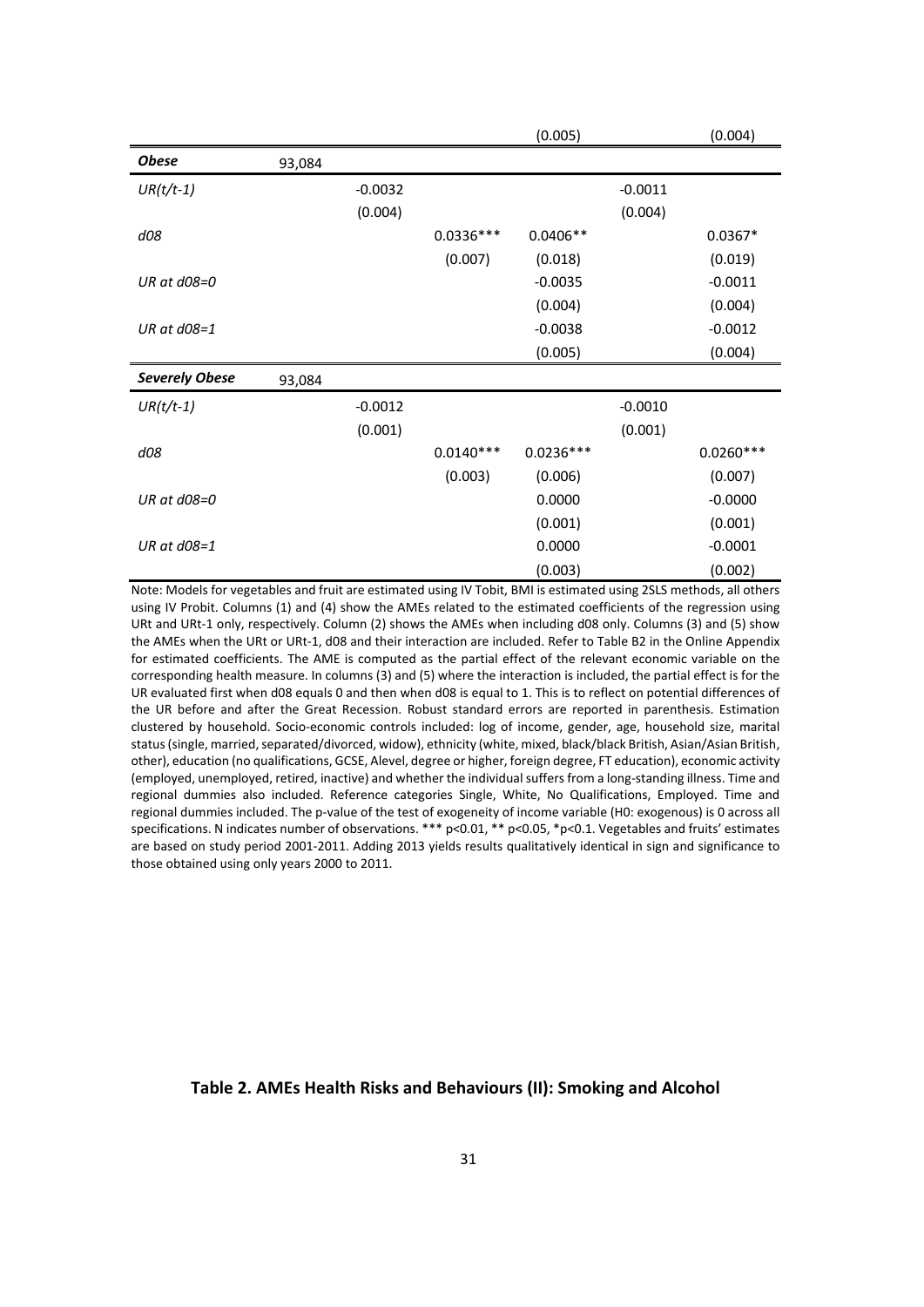|                        |                  | (1)         | (2)          | (3)          | (4)          | (5)            |
|------------------------|------------------|-------------|--------------|--------------|--------------|----------------|
|                        | $\boldsymbol{N}$ | UR(t)       | d08          | $d08\#UR(t)$ | $UR(t-1)$    | $d08\#UR(t-1)$ |
| <b>Cigdaily</b>        | 105,995          |             |              |              |              |                |
| $UR(t/t-1)$            |                  | $-0.0538$   |              |              | $-0.1109**$  |                |
|                        |                  | (0.056)     |              |              | (0.052)      |                |
| d08                    |                  |             | $-0.6771***$ | $-0.8370***$ |              | $-0.6417**$    |
|                        |                  |             | (0.105)      | (0.267)      |              | (0.288)        |
| UR at d08=0            |                  |             |              | $-0.1101$    |              | $-0.1346**$    |
|                        |                  |             |              | (0.067)      |              | (0.056)        |
| UR at d08=1            |                  |             |              | $-0.0982$    |              | $-0.1233**$    |
|                        |                  |             |              | (0.060)      |              | (0.052)        |
| <b>Light Smoker</b>    | 23,993           |             |              |              |              |                |
| $UR(t/t-1)$            |                  | 0.0039      |              |              | 0.0118       |                |
|                        |                  | (0.009)     |              |              | (0.008)      |                |
| d08                    |                  |             | $0.0659***$  | $0.0737*$    |              | 0.0591         |
|                        |                  |             | (0.015)      | (0.041)      |              | (0.044)        |
| UR at d08=0            |                  |             |              | 0.0067       |              | $0.0131*$      |
|                        |                  |             |              | (0.009)      |              | (0.008)        |
| UR at d08=1            |                  |             |              | 0.0073       |              | $0.0141*$      |
|                        |                  |             |              | (0.010)      |              | (0.008)        |
| <b>Moderate Smoker</b> | 23,993           |             |              |              |              |                |
| $UR(t/t-1)$            |                  | $0.0180**$  |              |              | 0.0093       |                |
|                        |                  | (0.009)     |              |              | (0.008)      |                |
| d08                    |                  |             | $0.0486***$  | 0.0138       |              | 0.0200         |
|                        |                  |             | (0.016)      | (0.043)      |              | (0.047)        |
| UR at $d08=0$          |                  |             |              | $0.0205**$   |              | 0.0090         |
|                        |                  |             |              | (0.010)      |              | (0.009)        |
| UR at d08=1            |                  |             |              | $0.0207**$   |              | 0.0091         |
|                        |                  |             |              | (0.010)      |              | (0.009)        |
| <b>Heavy Smoker</b>    | 23,993           |             |              |              |              |                |
| $UR(t/t-1)$            |                  | $-0.0174**$ |              |              | $-0.0194***$ |                |
|                        |                  | (0.008)     |              |              | (0.007)      |                |
| d08                    |                  |             | $-0.1208***$ | $-0.1089***$ |              | $-0.0983**$    |
|                        |                  |             | (0.015)      | (0.040)      |              | (0.043)        |
| UR at d08=0            |                  |             |              | $-0.0249**$  |              | $-0.0225***$   |
|                        |                  |             |              | (0.010)      |              | (0.008)        |
| UR at d08=1            |                  |             |              | $-0.0201**$  |              | $-0.0185***$   |
|                        |                  |             |              | (0.008)      |              | (0.007)        |
| <b>No Drinking</b>     | 105,367          |             |              |              |              |                |
| $UR(t/t-1)$            |                  | $0.0115***$ |              |              | $0.0099**$   |                |
|                        |                  | (0.004)     |              |              | (0.004)      |                |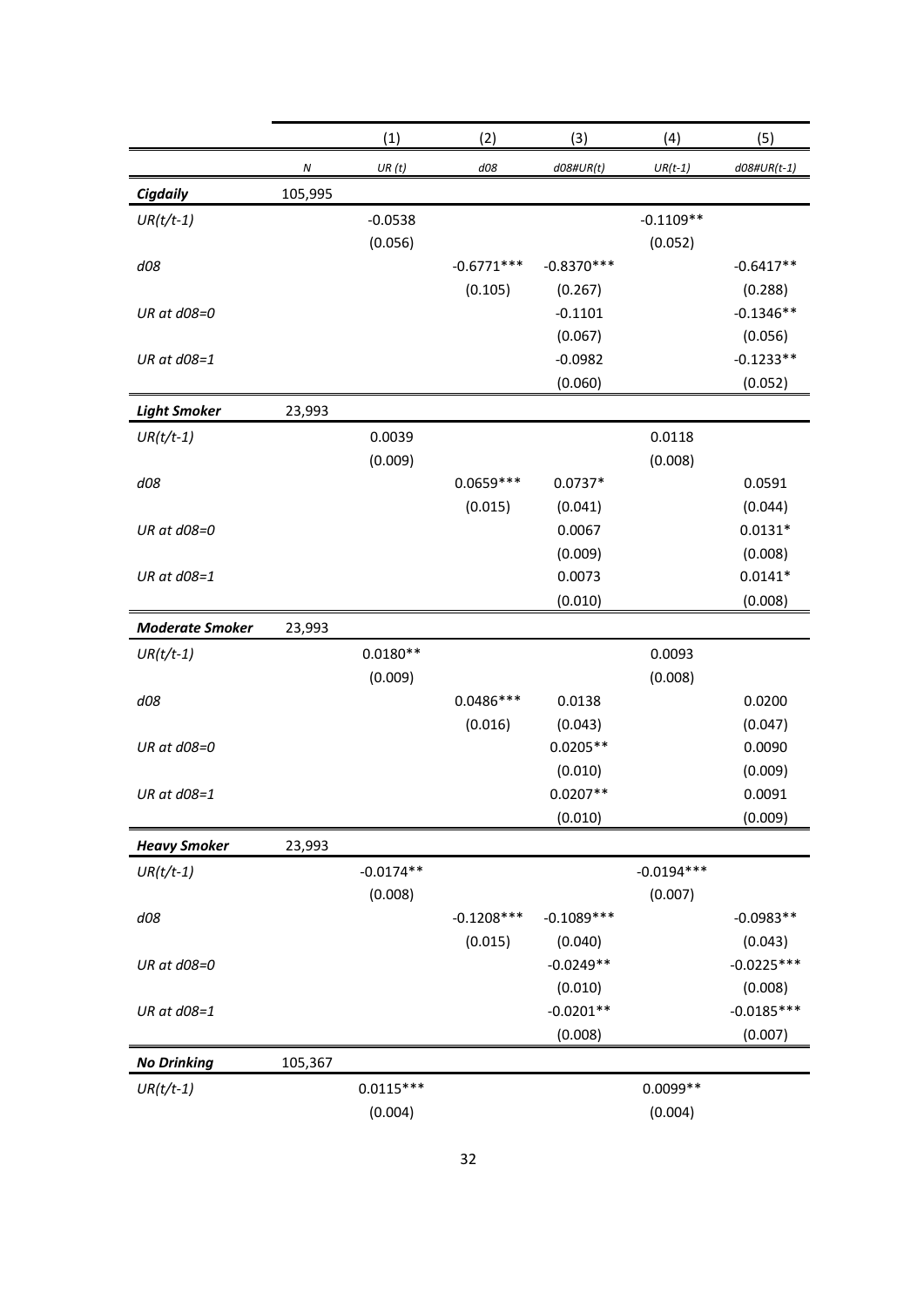| d08                      |         |             | $0.0918***$  | $0.0949***$  |              | $0.0929***$  |
|--------------------------|---------|-------------|--------------|--------------|--------------|--------------|
|                          |         |             | (0.008)      | (0.020)      |              | (0.021)      |
| UR at d08=0              |         |             |              | $0.0168***$  |              | $0.0118***$  |
|                          |         |             |              | (0.005)      |              | (0.004)      |
| UR at d08=1              |         |             |              | $0.0188***$  |              | $0.0131***$  |
|                          |         |             |              | (0.005)      |              | (0.004)      |
| <b>Light Drinking</b>    | 105,367 |             |              |              |              |              |
| $UR(t/t-1)$              |         | $-0.0032$   |              |              | $-0.0004$    |              |
|                          |         | (0.004)     |              |              | (0.004)      |              |
| d08                      |         |             | $-0.0367***$ | $-0.0508***$ |              | $-0.0658***$ |
|                          |         |             | (0.008)      | (0.019)      |              | (0.021)      |
| UR at d08=0              |         |             |              | $-0.0076$    |              | $-0.0032$    |
|                          |         |             |              | (0.005)      |              | (0.004)      |
| UR at d08=1              |         |             |              | $-0.0071$    |              | $-0.0029$    |
|                          |         |             |              | (0.005)      |              | (0.004)      |
| <b>Moderate Drinking</b> | 105,367 |             |              |              |              |              |
| $UR(t/t-1)$              |         | $-0.0088**$ |              |              | $-0.0100***$ |              |
|                          |         | (0.003)     |              |              | (0.003)      |              |
| d08                      |         |             | $-0.0347***$ | $-0.0163$    |              | $-0.0098$    |
|                          |         |             | (0.006)      | (0.016)      |              | (0.017)      |
| UR at d08=0              |         |             |              | $-0.0102**$  |              | $-0.0103***$ |
|                          |         |             |              | (0.004)      |              | (0.003)      |
| UR at d08=1              |         |             |              | $-0.0096**$  |              | $-0.0100***$ |
|                          |         |             |              | (0.004)      |              | (0.003)      |
| <b>Heavy Drinking</b>    | 105,367 |             |              |              |              |              |
| $UR(t/t-1)$              |         | $-0.0052$   |              |              | $-0.0043$    |              |
|                          |         | (0.003)     |              |              | (0.003)      |              |
| d08                      |         |             | $-0.0164***$ | $-0.0043$    |              | 0.0075       |
|                          |         |             | (0.006)      | (0.016)      |              | (0.017)      |
| UR at d08=0              |         |             |              | $-0.0056$    |              | $-0.0033$    |
|                          |         |             |              | (0.004)      |              | (0.003)      |
| UR at d08=1              |         |             |              | $-0.0056$    |              | $-0.0034$    |
|                          |         |             |              | (0.004)      |              | (0.003)      |

Note: Model for Cigdaily is estimated using IV Tobit and for the other health dependent variables are obtained using IV Probit. Sample size for Light, Moderate and Heavy Smoker only includesthose respondents with a positive consumption of cigarettes and therefore the number of observations is reduced as non-smokers are excluded. The p-value of the test of exogeneity of income variable (H0: Exogenous) is 0 across all specifications, except for Moderate Smoker with pvalues between 0.116 and 0.120 and Heavy Drinking with p-values between 0.032 and 0.034. N indicates number of observations. \*\*\* p<0.01, \*\* p<0.05, \*p<0.1. See notes in Table 1.

| <b>Table 3. AMEs Health Outcomes: Morbidity</b> |  |  |
|-------------------------------------------------|--|--|
|-------------------------------------------------|--|--|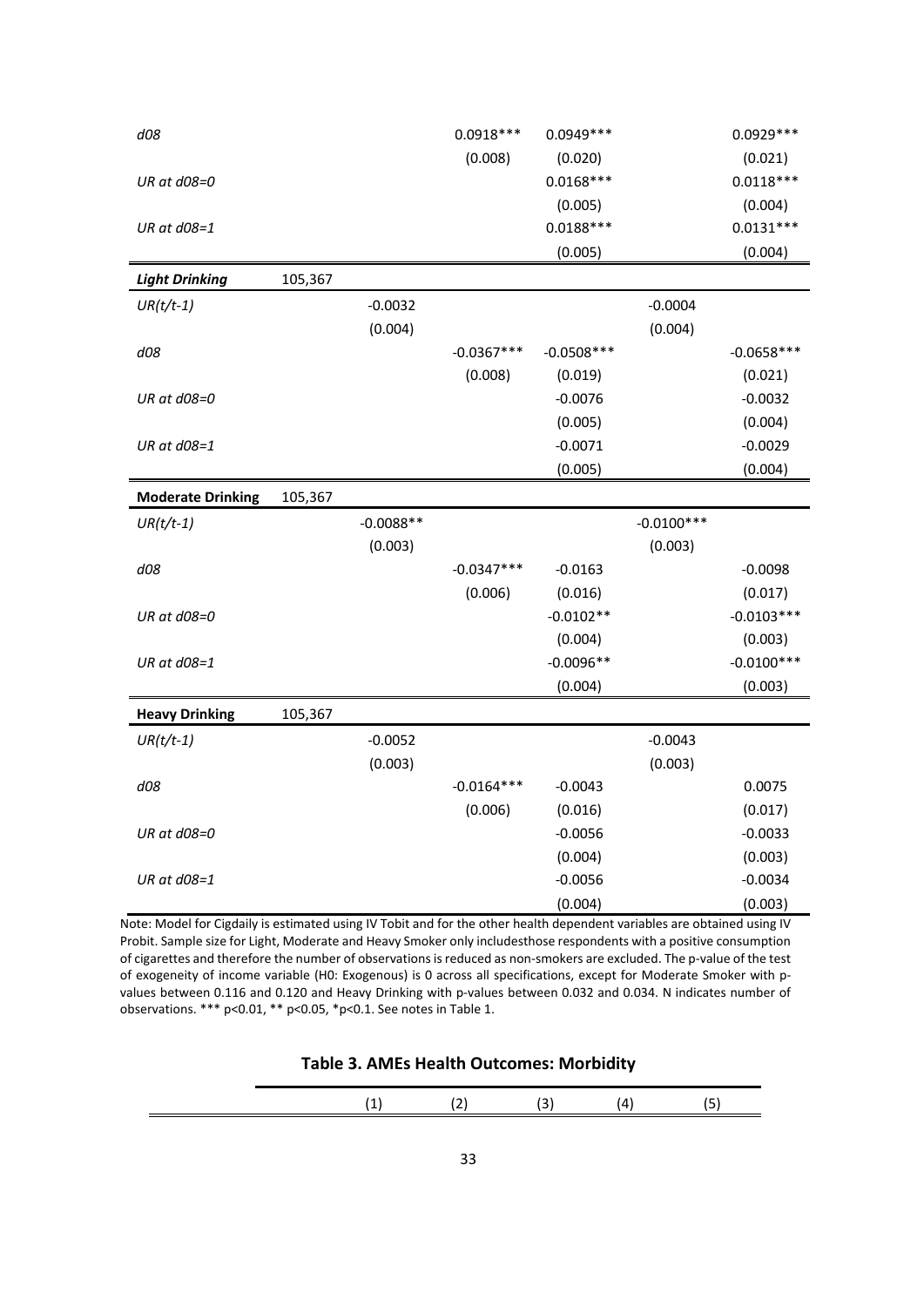|                  | $\boldsymbol{N}$ | UR(t)     | d08         | $d08\#UR(t)$ | $UR(t-1)$  | $d08\#UR(t-1)$ |
|------------------|------------------|-----------|-------------|--------------|------------|----------------|
| <b>Medicines</b> | 77,287           |           |             |              |            |                |
| $UR(t/t-1)$      |                  | 0.0045    |             |              | 0.0103     |                |
|                  |                  | (0.015)   |             |              | (0.013)    |                |
| d08              |                  |           | $0.4167***$ | $0.3660***$  |            | $0.3429***$    |
|                  |                  |           | (0.026)     | (0.067)      |            | (0.071)        |
| UR at d08=0      |                  |           |             | $-0.0027$    |            | 0.0060         |
|                  |                  |           |             | (0.016)      |            | (0.013)        |
| UR at $d08=1$    |                  |           |             | $-0.0031$    |            | 0.0069         |
|                  |                  |           |             | (0.019)      |            | (0.015)        |
| <b>Cancer</b>    | 106,550          |           |             |              |            |                |
| $UR(t/t-1)$      |                  | $-0.0000$ |             |              | $-0.0020*$ |                |
|                  |                  | (0.001)   |             |              | (0.001)    |                |
| d08              |                  |           | 0.0018      | 0.0021       |            | 0.0044         |
|                  |                  |           | (0.002)     | (0.005)      |            | (0.006)        |
| UR at d08=0      |                  |           |             | $-0.0000$    |            | $-0.0021*$     |
|                  |                  |           |             | (0.001)      |            | (0.001)        |
| UR at d08=1      |                  |           |             | $-0.0000$    |            | $-0.0025*$     |
|                  |                  |           |             | (0.001)      |            | (0.001)        |
| <b>Digestive</b> | 106,550          |           |             |              |            |                |
| $UR(t/t-1)$      |                  | $-0.0009$ |             |              | $-0.0028$  |                |
|                  |                  | (0.002)   |             |              | (0.002)    |                |
| d08              |                  |           | $-0.0024$   | $-0.0026$    |            | 0.0008         |
|                  |                  |           | (0.003)     | (0.009)      |            | (0.009)        |
| UR at d08=0      |                  |           |             | $-0.0015$    |            | $-0.0033*$     |
|                  |                  |           |             | (0.002)      |            | (0.002)        |
| UR at d08=1      |                  |           |             | $-0.0014$    |            | $-0.0033*$     |
|                  |                  |           |             | (0.002)      |            | (0.002)        |
| <b>Diabetes</b>  | 106,550          |           |             |              |            |                |
| $UR(t/t-1)$      |                  | $-0.0006$ |             |              | $-0.0028*$ |                |
|                  |                  | (0.002)   |             |              | (0.002)    |                |
| d08              |                  |           | $0.0178***$ | $0.0149*$    |            | $0.0186**$     |
|                  |                  |           | (0.003)     | (0.008)      |            | (0.008)        |
| UR at d08=0      |                  |           |             | $-0.0013$    |            | $-0.0030**$    |
|                  |                  |           |             | (0.002)      |            | (0.001)        |
| UR at d08=1      |                  |           |             | $-0.0017$    |            | $-0.0042**$    |
|                  |                  |           |             | (0.002)      |            | (0.002)        |
| <b>High BP</b>   | 106,550          |           |             |              |            |                |
| $UR(t/t-1)$      |                  | 0.0011    |             |              | 0.0010     |                |
|                  |                  | (0.002)   |             |              | (0.002)    |                |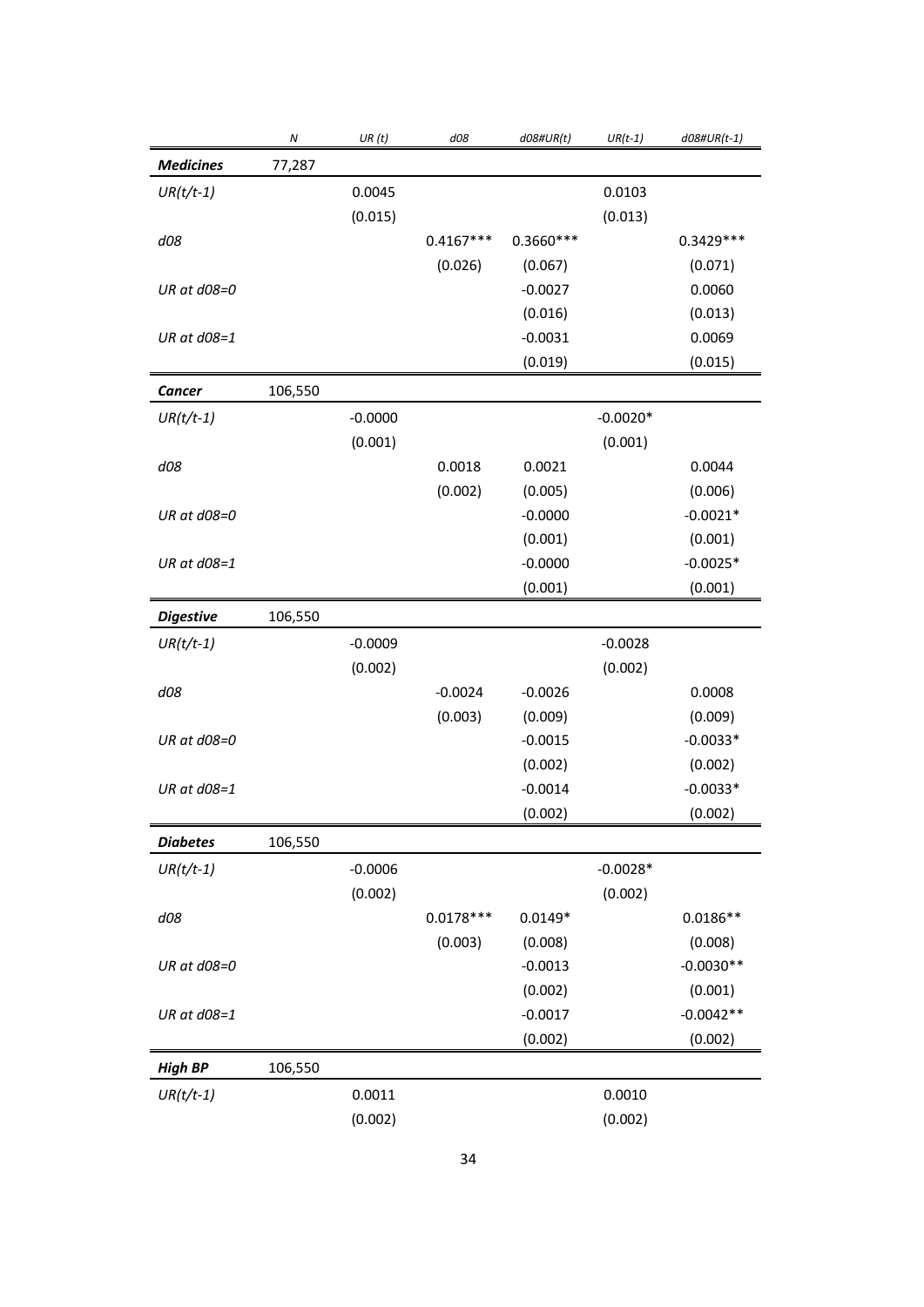| d08           |         |             | $-0.0030$   | $-0.0198*$  |           | $-0.0278**$ |
|---------------|---------|-------------|-------------|-------------|-----------|-------------|
|               |         |             | (0.004)     | (0.010)     |           | (0.011)     |
| UR at d08=0   |         |             |             | $-0.0015$   |           | $-0.0011$   |
|               |         |             |             | (0.003)     |           | (0.002)     |
| UR at d08=1   |         |             |             | $-0.0012$   |           | $-0.0008$   |
|               |         |             |             | (0.002)     |           | (0.002)     |
| <b>Heart</b>  | 106,550 |             |             |             |           |             |
| $UR(t/t-1)$   |         | 0.0003      |             |             | 0.0018    |             |
|               |         | (0.002)     |             |             | (0.002)   |             |
| d08           |         |             | 0.0010      | 0.0106      |           | 0.0099      |
|               |         |             | (0.004)     | (0.009)     |           | (0.010)     |
| UR at d08=0   |         |             |             | 0.0022      |           | 0.0029      |
|               |         |             |             | (0.002)     |           | (0.002)     |
| UR at d08=1   |         |             |             | 0.0025      |           | $0.0033*$   |
|               |         |             |             | (0.002)     |           | (0.002)     |
| <b>Mental</b> | 106,550 |             |             |             |           |             |
| $UR(t/t-1)$   |         | $-0.0039**$ |             |             | $-0.0022$ |             |
|               |         | (0.002)     |             |             | (0.001)   |             |
| d08           |         |             | $0.0311***$ | $0.0402***$ |           | $0.0385***$ |
|               |         |             | (0.003)     | (0.007)     |           | (0.008)     |
| UR at d08=0   |         |             |             | $-0.0031**$ |           | $-0.0015$   |
|               |         |             |             | (0.001)     |           | (0.001)     |
| UR at d08=1   |         |             |             | $-0.0070**$ |           | $-0.0032$   |
|               |         |             |             | (0.003)     |           | (0.003)     |

Note: Model for Medicines is estimated using IV Tobit. The rest are obtained using IV Probit. The p-value of the test of exogeneity of income variable (H0: exogenous) is 0 across all specifications, except for Cancer pvalue between 0.139 and 0.143 and High BP p-value=0.003. N indicates number of observations. \*\*\* p<0.01, \*\* p<0.05, \*p<0.1. See notes in Table 1.

# **Figures**

# **Figure 1. UR by Government Office Region (GOR)**